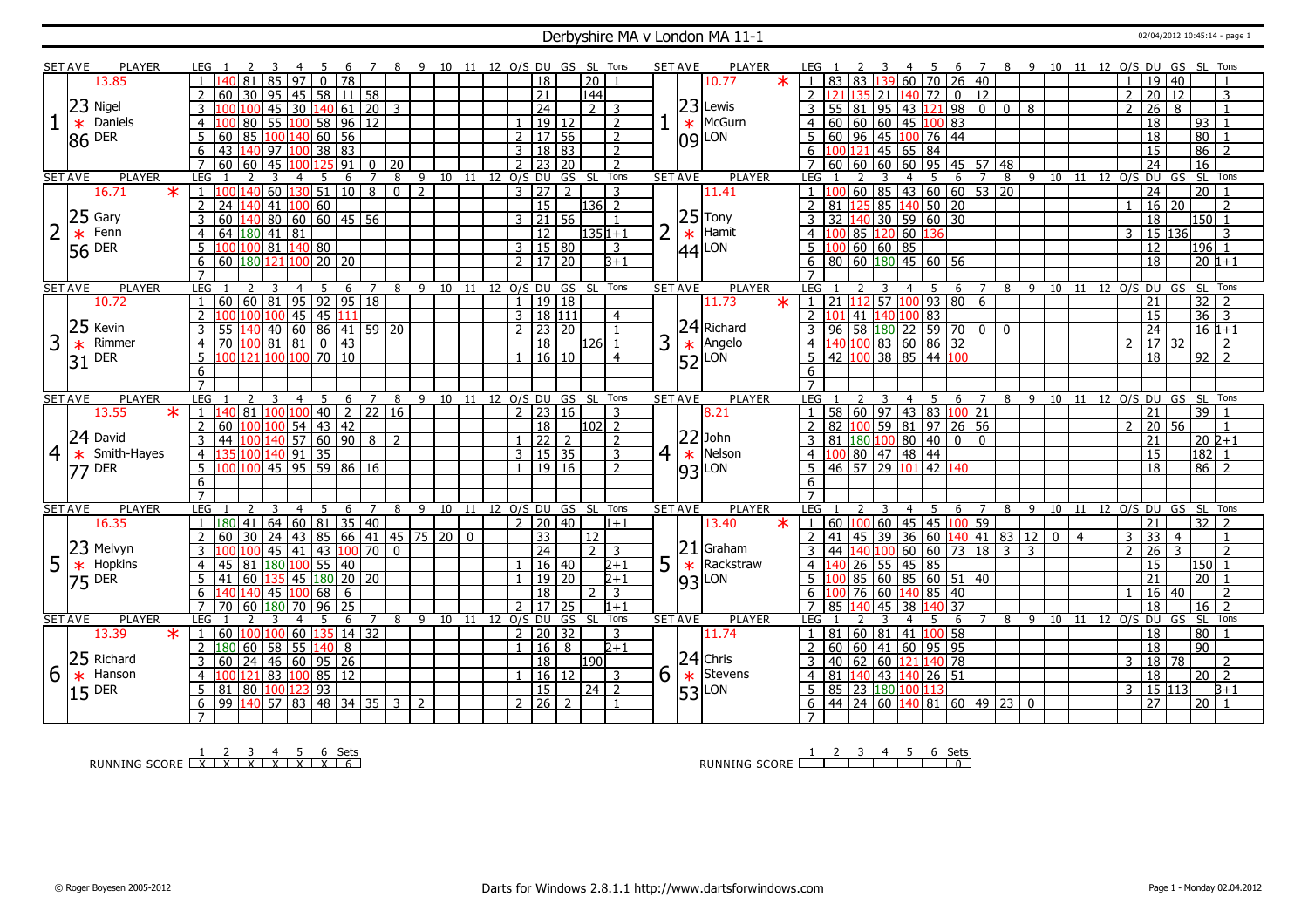#### Derbyshire MA v London MA 11-1 02/04/2012 10:45:14 - page 2

|   | <b>SET AVE</b> | <b>PLAYER</b>                | LEG                                             | 7                              | 8 9 10 11 12 O/S DU GS SL Tons |    |    |                             |                      |             |                                   |   | <b>SET AVE</b><br><b>PLAYER</b> |        | LEG                                                                         |                      | -6                                 |   |            |          |                | 7 8 9 10 11 12 O/S DU GS SL Tons |                                         |
|---|----------------|------------------------------|-------------------------------------------------|--------------------------------|--------------------------------|----|----|-----------------------------|----------------------|-------------|-----------------------------------|---|---------------------------------|--------|-----------------------------------------------------------------------------|----------------------|------------------------------------|---|------------|----------|----------------|----------------------------------|-----------------------------------------|
|   |                | 14.80                        | 60<br>60<br>81<br>100                           | <b>LOO</b>                     |                                |    |    |                             | 15                   |             | $100$   2                         |   | 9.04                            | $\ast$ | $1 \vert 140$<br>58 <sup>1</sup><br>58                                      | 100 89 56            |                                    |   |            |          | $\overline{2}$ | $\overline{17}$<br>56            |                                         |
|   |                |                              | $\mathcal{P}$<br>85<br>100<br>100               | $\overline{80}$<br>$0 \mid 36$ |                                |    |    |                             | $19$ 36              |             | 3                                 |   |                                 |        | $2 \overline{97}$<br>85 57 98 42 82                                         |                      |                                    |   |            |          |                | 18                               | $\overline{40}$                         |
|   |                | $25$ Reece                   | $\overline{41}$<br>$\overline{59}$<br>3         | 60                             |                                |    |    |                             | $\overline{15}$      |             | l141  2                           |   | 25 George                       |        | $3 \mid 47$<br>45 87 123 99 100                                             |                      |                                    |   |            |          |                | 18 100<br>3                      | $\overline{\phantom{a}}$                |
|   | $\ast$         | Spurr                        | 60<br>$\overline{4}$<br>85<br>76                | 140 60 80                      |                                |    |    |                             | 3   18   80          |             | $\overline{1}$                    |   | Killington<br>$\ast$            |        | 98 45 100 55<br>$4 \, 101$                                                  |                      |                                    |   |            |          |                | $\overline{15}$                  | $ 102 $ 2                               |
|   |                |                              | 5<br> 28 <br>22<br>100                          | 75   100   100   36   30   10  |                                |    |    | $\mathbf{1}$                | 25 10                |             | 3                                 |   | LON <sup>1</sup>                |        | <mark>140</mark> 68 97 76 40 40 20 0<br>5 1                                 |                      |                                    |   | $\vert$ 10 |          |                | 27                               | $\overline{10}$                         |
|   |                | $84$ DER                     | 140 100 <br>97<br>6                             | 64                             |                                |    |    |                             | $3 \mid 15 \mid 64$  |             | 3                                 |   | 01                              |        | 81 100 84 58<br>6                                                           |                      |                                    |   |            |          |                | 12                               | 178                                     |
|   |                |                              | $\overline{7}$                                  |                                |                                |    |    |                             |                      |             |                                   |   |                                 |        |                                                                             |                      |                                    |   |            |          |                |                                  |                                         |
|   | <b>SET AVE</b> | <b>PLAYER</b>                | LEG<br>3<br>4                                   | -5<br>6<br>$\overline{7}$      | 8 9 10 11 12 0/S DU GS SL      |    |    |                             |                      |             | Tons                              |   | <b>SET AVE</b><br><b>PLAYER</b> |        | LEG                                                                         | 5<br>$\overline{4}$  | 6<br>$\overline{7}$                |   |            |          |                | 8 9 10 11 12 0/S DU GS SL Tons   |                                         |
|   |                | $\ast$<br>11.03              | 60                                              | 95   58   45   99   56   64    |                                |    |    |                             | 21                   |             | $\sqrt{24}$                       |   | 15.29                           |        | 57 99<br>76<br>$\overline{1}$                                               |                      | $\overline{37}$ 82 40 10           |   |            |          | $\mathbf{1}$   | 19<br>$\overline{10}$            |                                         |
|   |                |                              | $\overline{2}$<br>34<br>55<br>70<br>60          | 22 95 57 54                    |                                |    |    |                             | $\overline{24}$      |             | 54                                |   |                                 |        | $32 \overline{22}$                                                          |                      | 41   44   121   140   41   40   20 |   |            |          |                | $27$ 20<br>$\overline{3}$        | $\overline{2}$                          |
|   |                | $25$ Adrian                  | 91<br>$\overline{3}$<br>95                      | 40                             |                                |    |    |                             | 3   15   40          |             | $\mathcal{P}$                     |   | $ 23 $ Paul                     |        | $96 \mid 45$<br>3<br>40 100                                                 |                      |                                    |   |            |          |                | 12                               | $120 \overline{)2}$                     |
| 8 |                | Asprey                       | $\overline{25}$<br>125<br>$\overline{4}$<br>100 | 123<br>$\mathbf{0}$            |                                |    |    |                             | $\overline{18}$      |             | 28<br>$\overline{4}$              | 8 | Wright                          |        | $\overline{95}$<br>$\overline{7}$<br>$\overline{4}$                         |                      | 100 81 29 64                       |   |            |          |                | $\overline{21}$<br>64<br>3       | $\overline{\phantom{0}}$                |
|   | $\ast$         |                              | $\overline{5}$<br>85 180<br>28                  | $94$ 58 56                     |                                |    |    |                             | 3   18   56          |             | $1 + 1$                           |   | $\ast$                          |        | 54<br>5 It<br>001100                                                        | 58 131               |                                    |   |            |          |                | $\overline{15}$                  | $\overline{\mathbf{3}}$                 |
|   | 01             | DER                          | 60<br>6<br>60<br>85                             | 100 100 60 36                  |                                |    |    | $\mathbf{1}$                | 19 36                |             | $\overline{2}$                    |   | LON<br> 95                      |        | 66   100   47   85   24   59   100<br>6                                     |                      |                                    |   |            |          |                | $\overline{21}$                  | 58<br>$\overline{20}$<br>$\overline{2}$ |
|   |                |                              | $\overline{7}$<br>35<br>60                      | 60 85 80                       |                                |    |    |                             | $3 \mid 21 \mid 80$  |             |                                   |   |                                 |        | 45<br>$\overline{7}$<br>$124$ 71                                            |                      |                                    |   |            |          |                | $\overline{18}$                  | 123                                     |
|   | <b>SET AVE</b> | <b>PLAYER</b>                | 96<br>85<br>LEG<br>3<br>4<br>$\overline{1}$     | -5<br>7                        | 8                              |    |    | 9 10 11 12 O/S DU           |                      |             | GS SL Tons                        |   | <b>SET AVE</b><br><b>PLAYER</b> |        | LEG.                                                                        | 43 60 135            | 6<br>7                             | 8 | 9 10       |          |                | 11 12 O/S DU GS                  | SL Tons                                 |
|   |                | 19.14                        | 95 100<br>$\mathbf{1}$                          | 6<br>60 60 60 54 72            |                                |    |    |                             | $3 \ 21 \ 72$        |             | $\mathbf{1}$                      |   | 9.60                            | $\ast$ | 1   60   96   60   41   82   13   83                                        | 5                    |                                    |   |            |          |                | 21                               | 66                                      |
|   |                |                              | $\overline{2}$<br>60<br>81<br>45<br>41          | 83 100 41 50                   |                                |    |    |                             | $2 \mid 23 \mid 50$  |             | $\mathbf{1}$                      |   |                                 |        | 43 28 61 81 23 41<br>$\overline{2}$<br>$\overline{81}$                      |                      |                                    |   |            |          |                | $\overline{21}$                  | 143                                     |
|   |                | 26 Robert                    | 60 60<br>3<br>100                               | 130                            |                                |    |    |                             | 15                   |             | $\mathcal{F}$<br>11               |   | $23$ Nicky                      |        | 60 180 93 48 20                                                             |                      |                                    |   |            |          |                | $16 \mid 20$                     | $2+1$                                   |
| 9 |                | Wood                         |                                                 |                                |                                |    |    |                             |                      |             |                                   |   | Turner                          |        |                                                                             |                      |                                    |   |            |          |                |                                  |                                         |
|   | $\ast$         |                              | $\overline{4}$<br>29                            | 16<br>$\Omega$                 |                                |    |    |                             | 18                   |             | 16<br>$\overline{4}$              | 9 | ∣∗                              |        | 95<br>$\overline{4}$                                                        | $98$ 52 16           |                                    |   |            |          |                | 16<br>$ 16\rangle$               | $\overline{2}$                          |
|   |                | $ 40 $ <sup>DER</sup>        | 43                                              | 84                             |                                |    |    |                             | $\overline{15}$      |             | $\overline{74}$<br>$\overline{3}$ |   | LON<br>$ 72\rangle$             |        | 80 100                                                                      | 83 100 72 66         |                                    |   |            |          |                | 3<br>18 66                       | $\overline{z}$                          |
|   |                |                              | $60$   81                                       | 85 135 40                      |                                |    |    |                             | $\sqrt{2}$   17   40 |             | $\overline{2}$                    |   |                                 |        | 6   60   40   43   40   64                                                  |                      |                                    |   |            |          |                | 15                               | 254                                     |
|   | <b>SET AVE</b> | <b>PLAYER</b>                | 140<br>55<br>LEG<br>3<br>4                      | 56<br>16<br>34 l<br>5<br>7     | 8<br>9                         | 10 | 11 | $\overline{2}$<br>12 0/S DU | l 20                 | 16<br>GS SL | $\mathcal{R}$<br>Tons             |   | <b>SET AVE</b><br><b>PLAYER</b> |        | 58<br>99<br>$\overline{7}$<br>LEG                                           | 72<br>5              | 16<br>8<br>6<br>$\overline{7}$     | 8 | -9         | 10<br>11 |                | 21<br>$12$ O/S DU GS             | 8<br><b>SL</b><br>Tons                  |
|   |                | 14.21<br>$\ast$              | 60<br>100 100<br>40<br>$\mathbf{1}$             | 6<br>140 61                    |                                |    |    | $\mathcal{F}$               | 18 61                |             | 3                                 |   | 12.22                           |        | 59 60 100 121<br>$\overline{1}$                                             | 89                   |                                    |   |            |          |                | 15                               | $\overline{72}$<br>$\overline{z}$       |
|   |                |                              | 60<br>$\mathcal{P}$<br>100                      |                                |                                |    |    |                             |                      |             | $12\overline{3}$                  |   |                                 |        | $\overline{2}$<br>  55   43   57   60   100   100   86                      |                      |                                    |   |            |          |                |                                  |                                         |
|   |                |                              |                                                 |                                |                                |    |    |                             |                      |             |                                   |   |                                 |        |                                                                             |                      |                                    |   |            |          |                |                                  |                                         |
|   |                |                              |                                                 | 57 72                          |                                |    |    |                             | 18                   |             |                                   |   |                                 |        |                                                                             |                      |                                    |   |            |          |                | $\overline{21}$<br>3<br>86       | $\overline{2}$                          |
|   |                | 25 Darron                    | 45 80 <br>3<br>60                               | $140$ 36 30                    |                                |    |    |                             | 21                   |             | $\sqrt{10}$                       |   | $ 24 $ Jason                    |        | 60   136   60   60   60   105   20<br>3                                     |                      |                                    |   |            |          | $\overline{2}$ | $\overline{20}$<br>20            | $\overline{2}$                          |
|   |                | $10*$ Brown                  | $\overline{4}$<br>40<br>180 100<br>60           | 89 16 16                       |                                |    |    |                             | 19 16                |             | $2+1$                             |   | $10 \times$<br><b>Wiles</b>     |        | 85<br>59 58 60 60 97 42<br>$\overline{4}$                                   |                      |                                    |   |            |          |                | 21                               | 40                                      |
|   |                | $67$ <sup>DER</sup>          | $\overline{5}$<br>43                            | 80 60 121 83 98 0              |                                |    |    |                             | $\overline{21}$      |             | 16<br>$\mathbf{1}$                |   | $ 32 $ LON                      |        | $5 \mid 21 \mid 100 \mid 100 \mid 41 \mid 59 \mid 120 \mid 60$              |                      |                                    |   |            |          |                | 21 <br>3<br>60                   | 3                                       |
|   |                |                              | 6<br>$55$ 76 140 81 85 48                       |                                |                                |    |    |                             | $\overline{18}$      |             | 16 <br>$\overline{1}$             |   |                                 |        | $6 \overline{140} \overline{60} \overline{100} \overline{96} \overline{97}$ |                      | $\overline{4}$<br>$\overline{4}$   |   |            |          |                | $3 \mid 21$<br>$\overline{4}$    | $\overline{2}$                          |
|   |                |                              | $\overline{7}$                                  |                                |                                |    |    |                             |                      |             |                                   |   |                                 |        | $\overline{7}$                                                              |                      |                                    |   |            |          |                |                                  |                                         |
|   | <b>SET AVE</b> | <b>PLAYER</b>                | LEG                                             | $\overline{7}$<br>6            | 8                              |    |    |                             |                      |             | 9 10 11 12 O/S DU GS SL Tons      |   | <b>PLAYER</b><br><b>SET AVE</b> |        | LEG                                                                         |                      | $\overline{7}$<br>6                | 8 | -9         |          |                | 10 11 12 O/S DU GS SL            | Tons                                    |
|   |                | 10.24                        | 60<br>41                                        | 22<br>100 38 40                |                                |    |    |                             | $1$   22   40        |             | 3                                 |   | 15.08                           |        | 43<br>41 <sup>1</sup><br>-1 l1                                              | 00 <sup>141</sup>    | $142$ 94 20                        |   |            |          |                | 24                               | 20                                      |
|   |                |                              | $\overline{2}$<br>60<br>140<br>85<br>1 2 1      | 47 48                          |                                |    |    |                             | 3   18   48          |             | $\overline{2}$                    |   |                                 |        | $\overline{2}$<br><sup>45</sup><br>l nn l                                   | 41 100 49            |                                    |   |            |          |                | 15                               | $ 166 $ 2                               |
|   |                |                              | 3<br>60<br>41<br>100                            | $\frac{1}{48}$ 57<br>123       |                                |    |    |                             | 3 21 57              |             | $\overline{2}$                    |   | $24$ Alan                       |        | 3<br>60 60 100 140 41 42 18                                                 |                      |                                    |   |            |          |                | 21                               | 40<br>$\vert$ 2                         |
|   |                | $ 11 $ $\frac{23}{1}$ Pepper | 140 60 85 95 19<br>$\overline{4}$<br>60         |                                |                                |    |    |                             | 18                   |             | 42<br>$\overline{1}$              |   | Hardy<br>$\ast$                 |        | 4<br>40 100                                                                 | 42 46 48             |                                    |   |            |          |                | 17 48<br>$\overline{2}$          | 3                                       |
|   |                | 88 DER                       | 60 60 60 22<br>5<br>81                          |                                |                                |    |    |                             | 15                   |             | 218                               |   | LON<br> 68                      |        | 41 140 59 98 40<br>$5^{\circ}$<br>123                                       |                      |                                    |   |            |          | $\overline{1}$ | $16 \mid 40$                     | $\overline{2}$                          |
|   |                |                              | 60<br>60<br>6<br>$\overline{43}$<br>100         | 83   99   56                   |                                |    |    |                             | 3   21   56          |             |                                   |   |                                 |        | 60 140 41 100 81<br>6                                                       |                      | $\overline{39}$                    |   |            |          |                | 18                               | 40<br>$\overline{z}$                    |
|   |                |                              | $\overline{7}$                                  |                                |                                |    |    |                             |                      |             |                                   |   |                                 |        | $\overline{7}$                                                              |                      |                                    |   |            |          |                |                                  |                                         |
|   | <b>SET AVE</b> | <b>PLAYER</b>                | LEG<br>$\overline{2}$<br>3<br>$\overline{4}$    | 5<br>6<br>$\overline{7}$       | 8                              |    |    |                             |                      |             | 9 10 11 12 O/S DU GS SL Tons      |   | <b>SET AVE</b><br><b>PLAYER</b> |        | LEG <sub>1</sub><br>3                                                       | $\overline{4}$<br>-5 | -6<br>$\overline{7}$               |   |            |          |                | 8 9 10 11 12 O/S DU GS SL Tons   |                                         |
|   |                | 14.79<br>$\star$             | 100<br>$\mathbf{1}$<br>41                       | 45 100 100 43 52 20            |                                |    |    |                             | 2 2 2 2 2 0          |             | 3                                 |   | 10.01                           |        | 45 11 60 121 100 48<br>$1\quad1$                                            |                      |                                    |   |            |          |                | 21                               | 16<br>$\mathbf{3}$                      |
|   |                |                              | 60<br>$\overline{2}$<br>140<br>60               | $9 \mid 32$<br>100             |                                |    |    | $\mathbf{1}$                | 19 32                |             | 3                                 |   |                                 |        | 83 45 41 140 84 0<br>$\mathcal{P}$                                          |                      |                                    |   |            |          |                | $\overline{21}$                  | 8<br><sup>2</sup>                       |
|   |                | $26$ Adrian                  | 3<br>136<br>1401100                             | 8<br>17 <sup>1</sup>           |                                |    |    |                             | 2  17   8            |             | $\overline{4}$                    |   | $ 25 $ Steve                    |        | 3 140 100 85 100 36                                                         |                      |                                    |   |            |          |                | 15                               | 40<br>$\overline{3}$                    |
|   | $\ast$         | Daniels                      | $\overline{4}$<br>100 123                       | 58   60   20                   |                                |    |    |                             | $1 \mid 16 \mid 20$  |             | 3                                 | 2 | Woodside<br>$\ast$              |        | 4 81 55 81 100 95 64                                                        |                      |                                    |   |            |          |                | $\overline{18}$                  | $\overline{25}$<br>$\overline{1}$       |
|   |                | $ 72 ^{DER}$                 | 5                                               |                                |                                |    |    |                             |                      |             |                                   |   | LON<br> 53                      |        | 5                                                                           |                      |                                    |   |            |          |                |                                  |                                         |
|   |                |                              | 6<br>$\overline{7}$                             |                                |                                |    |    |                             |                      |             |                                   |   |                                 |        | $6\overline{6}$<br>$7^{\circ}$                                              |                      |                                    |   |            |          |                |                                  |                                         |

RUNNING SCORE 7 X 8 X 9 X 10 11 X 12 X Sets 11

OP: Derbyshire MA - Adrian Daniels 26.72 \*

RUNNING SCORE 7 8 9 10 X 11 12 Sets 1

OP: London MA - Jason Wiles 24.32 \*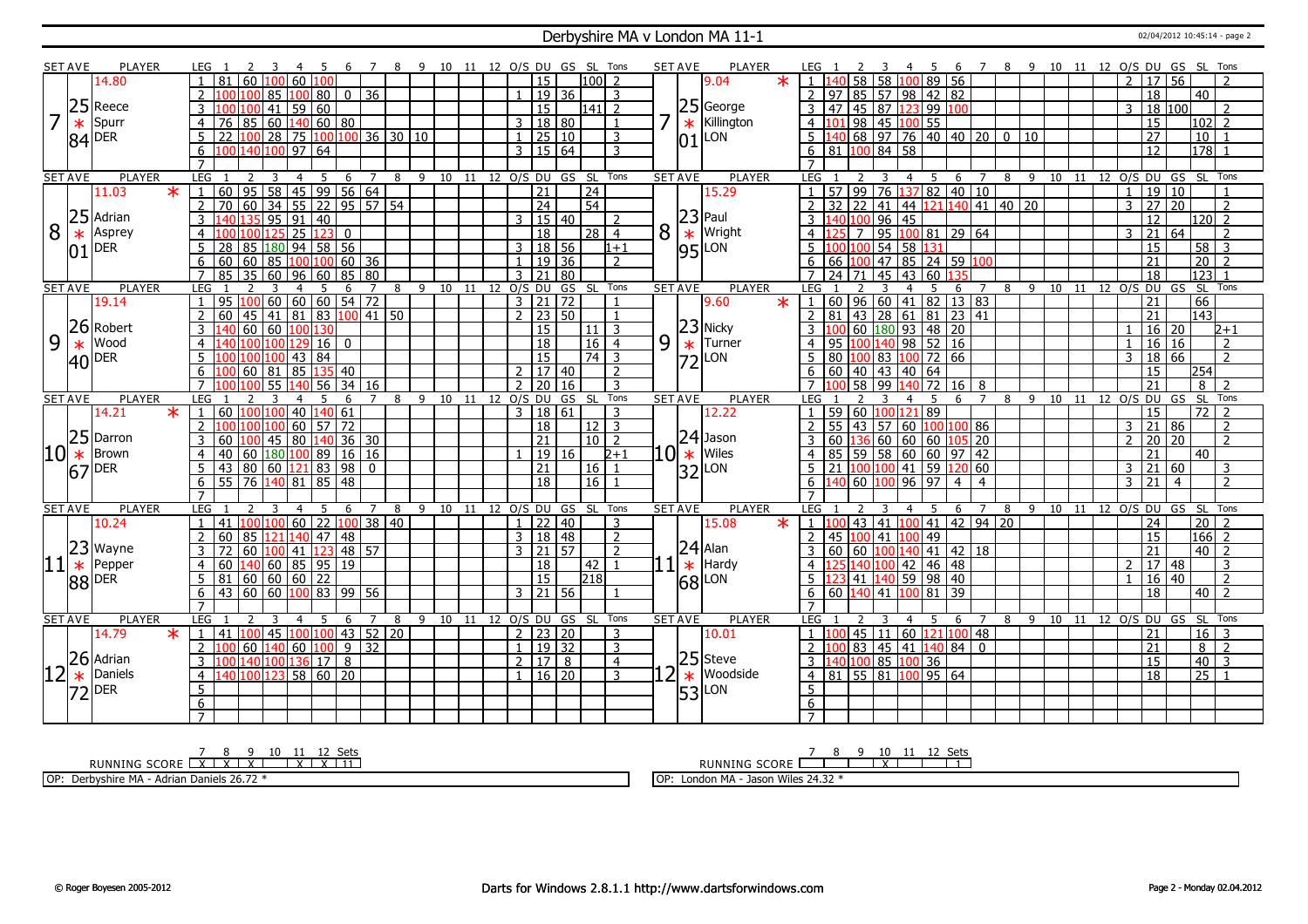# Derbyshire MA

### London MA

| PLAYER               |    | <b>W/L WON LOST</b> | AVE   | <b>TAVE</b> | <b>IPOINTS IDARTS ITON ITON+1180   TONS IPLAYER</b> |                  |                 |                 |      |         |                          |    | W/L WON LOST | AVE         | <b>TAVE</b> | <b>POINTS</b> | DARTS TON TON+ 180 TONS |    |      |       |            |
|----------------------|----|---------------------|-------|-------------|-----------------------------------------------------|------------------|-----------------|-----------------|------|---------|--------------------------|----|--------------|-------------|-------------|---------------|-------------------------|----|------|-------|------------|
| <b>Nigel Daniels</b> |    |                     |       | 23.86 13.85 | 3341                                                | 140 I            |                 |                 |      |         | l 12+0 l Lewis McGurn    |    |              | 23.09 10.77 |             | 3232          | 140                     |    |      |       | $9 + 0$    |
| Gary Fenn            |    |                     |       | 25.56 16.71 | 2735                                                | 107              |                 |                 |      |         | $ 13+2 $ Tony Hamit      |    |              | 25.44 11.41 |             | 2620          | 103                     |    |      |       | $9 + 1$    |
| Kevin Rimmer         |    |                     |       | 25.31 10.72 | 2379                                                | 94               |                 |                 |      |         | 10+0 Richard Angelo      |    |              | 24.52 11.73 |             | 2329          | 95                      |    |      |       | $ 10+1$    |
| David Smith-Hayes    |    |                     |       | 24.77 13.55 | 2403                                                | 97               | ΩI              |                 |      |         | $ 12+0 $ John Nelson     |    |              | 22.93       | 8.21        | 2178          | 95                      |    |      |       | $7 + 1$    |
| Melvyn Hopkins       |    |                     |       | 23.75 16.35 | 3491                                                | 147              | 6               |                 | 4    |         | 12+4 Graham Rackstraw    |    |              |             | 21.93 13.40 | 3289          | 150                     |    |      |       | $ 11+0 $   |
| Richard Hanson       |    |                     |       | 25.15 13.39 | 2792                                                | 1111             | 8               |                 |      |         | 11+1 Chris Stevens       |    |              |             | 24.53 11.74 | 2796          | ا 14                    |    |      |       | $9 + 1$    |
| Reece Spurr          |    |                     |       | 25.84 14.80 | 2765                                                | 1071             | 12              |                 |      |         | $14+0$ George Killington |    |              | 25.01       | 9.04        | 2676          | 107                     |    |      |       | $8 + 0$    |
| <b>Adrian Asprey</b> |    |                     |       | 25.01 11.03 | 3401                                                | 136 l            |                 |                 |      | $9 + 1$ | Paul Wright              |    |              | 23.95 15.29 |             | 3186          | 133                     | 11 |      | 2   O | $13+0$     |
| Robert Wood          |    |                     |       | 26.40 19.14 | 3406                                                | 129 l            | 14              |                 | 31 O |         | $17+0$ Nicky Turner      |    |              | 23.72       | 9.60        | 3036          | 128                     |    |      |       | $8 + 1$    |
| Darron Brown         |    |                     |       | 25.67 14.21 | 2952                                                | 115 <sup> </sup> | 8               |                 |      |         | $12+1$ Jason Wiles       |    |              | 24.32 12.22 |             | 2894          | 119                     | 10 |      |       | $ 11+0 $   |
| <b>Wayne Pepper</b>  |    |                     |       | 23.88 10.24 | 2746                                                | 115 l            |                 |                 |      |         | 9+0   Alan Hardy         |    |              |             | 24.68 15.08 | 2740          | 111.                    | q  |      |       | $ 13+0 $   |
| Adrian Daniels       |    |                     |       | 26.72 14.79 | 2004                                                | 75               | 10 <sup>1</sup> |                 |      |         | 13+0 Steve Woodside      | 0  |              | 25.53 10.01 |             | 1915          | 75                      |    |      |       | $9 + 0$    |
| <b>TOTALS</b>        | 46 | 26                  | 25.07 |             | 34415                                               | 1373   105       |                 | 30 <sup>1</sup> | 9    |         | $1.44 + SI$ TOTALS       | 26 | 46           | 24.01       |             | 32891         | 1370                    | 83 | 29 l |       | $5$   17+5 |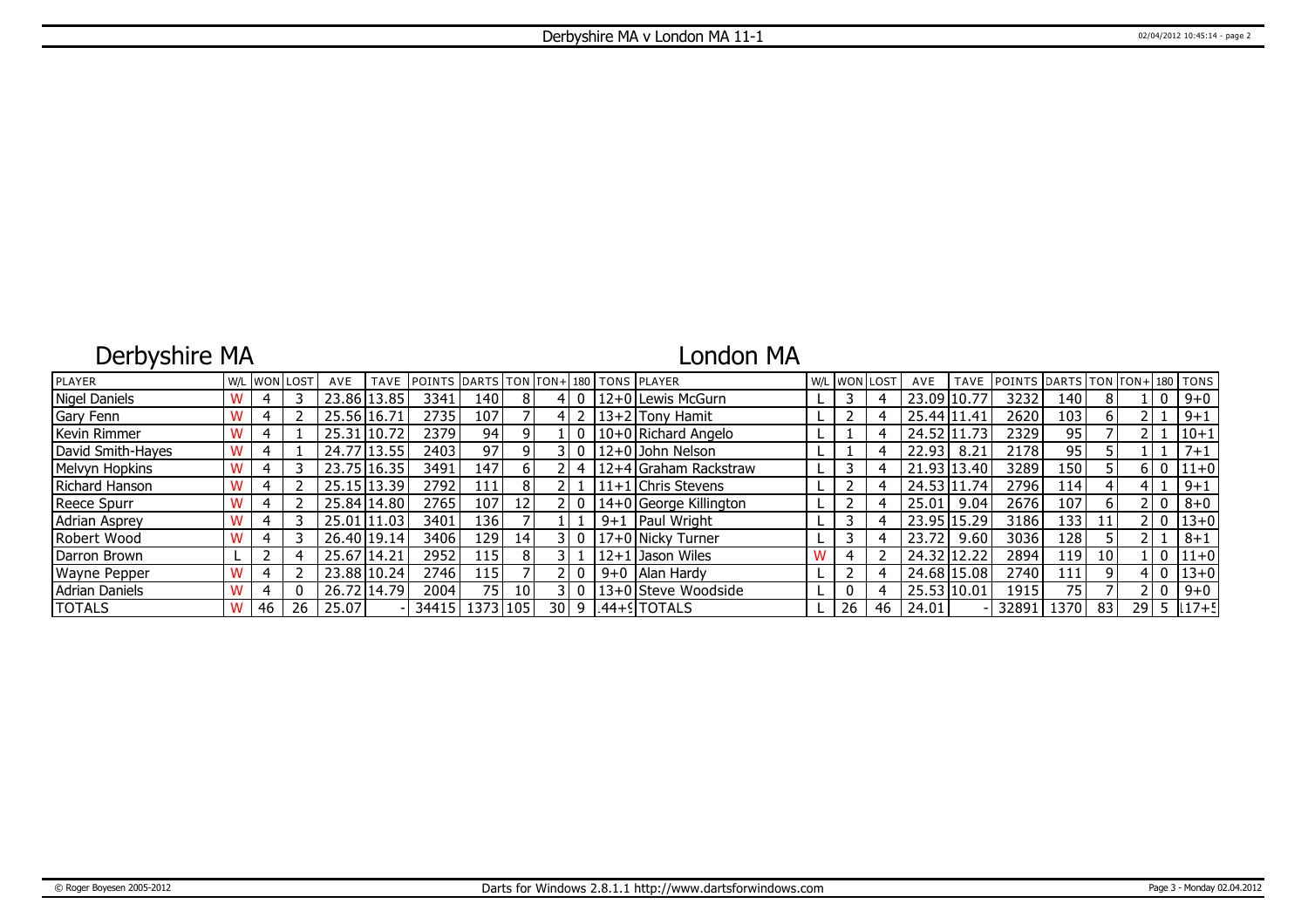### Derbyshire WA v London WA 2-4 02/04/2012 10:44:48 - page 1

|                | <b>SET AVE</b> | <b>PLAYER</b>             |                     |                                                                                           |                                                                             |                |        |                |                |                | 6 7 8 9 10 11 12 0/S DU GS SL Tons |    |    |                |                     |       |                              |                |   | <b>SET AVE</b> | PLAYER                |        | LEG 1                                                         |    |                |   |                 |                  |                                                                             |                |            |                             |                                                                                             |                 |                                                                                        |                |                      |                 |                  |                |
|----------------|----------------|---------------------------|---------------------|-------------------------------------------------------------------------------------------|-----------------------------------------------------------------------------|----------------|--------|----------------|----------------|----------------|------------------------------------|----|----|----------------|---------------------|-------|------------------------------|----------------|---|----------------|-----------------------|--------|---------------------------------------------------------------|----|----------------|---|-----------------|------------------|-----------------------------------------------------------------------------|----------------|------------|-----------------------------|---------------------------------------------------------------------------------------------|-----------------|----------------------------------------------------------------------------------------|----------------|----------------------|-----------------|------------------|----------------|
|                |                | 7.80                      |                     | 85                                                                                        | $\overline{26}$                                                             |                |        |                |                |                | 41 43 45 48 27 18 0                |    |    |                | $\overline{33}$     |       | 6                            |                |   |                | 2.00                  | $\ast$ |                                                               | 85 |                |   |                 |                  |                                                                             |                |            |                             |                                                                                             |                 | 2 3 4 5 6 7 8 9 10 11 12 O/S DU GS SL Tons<br>30 26 19 45 44 45 43 45 59 46 14 1 34 14 |                |                      |                 |                  |                |
|                |                |                           | $\overline{2}$      | 60 100 100 85 60 96                                                                       |                                                                             |                |        |                |                |                |                                    |    |    |                | 3   18   96         |       |                              | $\overline{2}$ |   |                |                       |        |                                                               |    |                |   |                 | 47 37 100 30 100 |                                                                             |                |            |                             |                                                                                             |                 |                                                                                        |                | 15                   |                 | $187$ 2          |                |
|                |                | 20 Joanne                 |                     |                                                                                           |                                                                             |                |        |                |                |                |                                    |    |    |                |                     |       |                              |                |   | $ 16 $ Lisa    |                       |        |                                                               |    |                |   |                 |                  |                                                                             |                |            |                             |                                                                                             |                 |                                                                                        |                |                      |                 |                  |                |
|                |                |                           | $\overline{3}$      |                                                                                           |                                                                             |                |        |                |                |                |                                    |    |    |                | $2$ 20 92           |       |                              | $\overline{2}$ |   |                |                       |        |                                                               |    |                |   |                 |                  | 85 45 36 60 45 30 60<br>30 28 60 45 60 26 55 95                             |                |            |                             |                                                                                             |                 |                                                                                        |                | $\overline{21}$      |                 | 140              |                |
|                | $\ast$         | Oldershaw                 | $\overline{4}$      |                                                                                           |                                                                             |                |        |                |                |                | $8 \mid 2$                         |    |    |                | $1$   25   2        |       |                              | $\overline{2}$ |   | $\ast$         | Dunford               |        |                                                               |    |                |   |                 |                  |                                                                             |                |            |                             |                                                                                             |                 |                                                                                        |                | $\overline{24}$      |                 | 102              |                |
|                | 81             | DER                       | 5                   |                                                                                           |                                                                             |                |        |                |                |                |                                    |    |    |                |                     |       |                              |                |   | 76             | LON                   |        | 5                                                             |    |                |   |                 |                  |                                                                             |                |            |                             |                                                                                             |                 |                                                                                        |                |                      |                 |                  |                |
|                |                |                           | 6                   |                                                                                           |                                                                             |                |        |                |                |                |                                    |    |    |                |                     |       |                              |                |   |                |                       |        | 6                                                             |    |                |   |                 |                  |                                                                             |                |            |                             |                                                                                             |                 |                                                                                        |                |                      |                 |                  |                |
|                |                |                           | $\overline{7}$      |                                                                                           |                                                                             |                |        |                |                |                |                                    |    |    |                |                     |       |                              |                |   |                |                       |        |                                                               |    |                |   |                 |                  |                                                                             |                |            |                             |                                                                                             |                 |                                                                                        |                |                      |                 |                  |                |
|                | <b>SET AVE</b> | <b>PLAYER</b>             | <b>LEG</b>          | 2                                                                                         | 3                                                                           | $\overline{4}$ | 5      | 6 <sup>6</sup> | $\overline{7}$ |                | 8 9 10 11 12 0/S DU GS SL Tons     |    |    |                |                     |       |                              |                |   | <b>SET AVE</b> | <b>PLAYER</b>         |        | LEG                                                           |    |                | 3 | $\overline{4}$  | $5\overline{5}$  |                                                                             |                |            | $6 \quad 7 \quad 8 \quad 9$ |                                                                                             |                 | 10 11 12 O/S DU GS SL Tons                                                             |                |                      |                 |                  |                |
|                |                | $\overline{\ast}$<br>2.40 | $\mathbf{1}$        | 1 33 41 45 45 36 58 40 140 24 0 3<br>140 81 17 85 95 81 78<br>166 100 22 60 95 84 54 10 0 |                                                                             |                |        |                |                |                |                                    |    |    |                | $\overline{33}$     |       | 36                           |                |   |                | 6.34                  |        |                                                               |    |                |   |                 |                  |                                                                             |                |            | 25 60 60 41 41 131 10 0     | $\overline{0}$                                                                              | $\overline{10}$ |                                                                                        | $\mathbf{1}$   | $\overline{31}$      | 10              |                  | $\overline{2}$ |
|                |                |                           | $\overline{2}$      |                                                                                           |                                                                             |                |        |                |                |                |                                    |    |    |                | $\overline{21}$     |       | $\overline{24}$              |                |   |                |                       |        | 2                                                             |    |                |   |                 |                  |                                                                             |                |            |                             |                                                                                             |                 |                                                                                        |                | $24 \overline{)20}$  |                 |                  | $\overline{2}$ |
|                | 17             | Sara                      | $\overline{3}$      |                                                                                           |                                                                             |                |        |                |                |                |                                    |    |    |                | 27                  |       | $\overline{10}$              |                |   |                | $18$ Jacqeline        |        | $\overline{\mathbf{3}}$                                       |    |                |   |                 |                  |                                                                             |                |            | 43 81 100 41 30 40 50 20    |                                                                                             |                 |                                                                                        |                | $2 \ 26 \ 60$        |                 |                  | $\overline{1}$ |
|                |                |                           |                     |                                                                                           |                                                                             |                |        |                |                |                |                                    |    |    |                |                     |       |                              |                |   |                |                       |        |                                                               |    |                |   |                 |                  |                                                                             |                |            |                             |                                                                                             |                 |                                                                                        |                |                      |                 |                  |                |
|                | $\ast$         | Jukes                     | $\overline{4}$      |                                                                                           |                                                                             |                |        |                |                |                |                                    |    |    |                |                     |       |                              |                |   |                | Saunders              |        | $\overline{4}$                                                |    |                |   |                 |                  |                                                                             |                |            |                             |                                                                                             |                 |                                                                                        |                |                      |                 |                  |                |
|                |                | $ 69 $ DER                | $\overline{5}$      |                                                                                           |                                                                             |                |        |                |                |                |                                    |    |    |                |                     |       |                              |                |   | $\frac{*}{56}$ | LON                   |        | $\overline{5}$                                                |    |                |   |                 |                  |                                                                             |                |            |                             |                                                                                             |                 |                                                                                        |                |                      |                 |                  |                |
|                |                |                           | 6                   |                                                                                           |                                                                             |                |        |                |                |                |                                    |    |    |                |                     |       |                              |                |   |                |                       |        | 6                                                             |    |                |   |                 |                  |                                                                             |                |            |                             |                                                                                             |                 |                                                                                        |                |                      |                 |                  |                |
|                |                |                           | $\overline{7}$      |                                                                                           |                                                                             |                |        |                |                |                |                                    |    |    |                |                     |       |                              |                |   |                |                       |        |                                                               |    |                |   |                 |                  |                                                                             |                |            |                             |                                                                                             |                 |                                                                                        |                |                      |                 |                  |                |
|                | <b>SET AVE</b> | <b>PLAYER</b>             | <b>LEG</b>          | 2                                                                                         | 3                                                                           | $\overline{4}$ | 5      | 6              | $\overline{7}$ | 8              |                                    |    |    |                |                     |       | 9 10 11 12 O/S DU GS SL Tons |                |   | <b>SET AVE</b> | <b>PLAYER</b>         |        | LEG 1                                                         |    |                | 3 |                 | 4 5              |                                                                             |                |            |                             |                                                                                             |                 | 6 7 8 9 10 11 12 O/S DU GS SL Tons                                                     |                |                      |                 |                  |                |
|                |                | 1.00                      | 1                   |                                                                                           |                                                                             |                |        |                |                |                |                                    |    |    |                | 21                  |       | 104                          |                |   |                | 2.40                  | $\ast$ | $\mathbf{1}$                                                  |    |                |   |                 |                  |                                                                             |                |            |                             | 30 26 140 40 45 80 100 40<br>60 43 41 60 41 60 68 38 35 55<br>83 41 28 21 76 41 43 94 54 20 |                 |                                                                                        |                | $3 \mid 24 \mid 40$  |                 |                  | $\mathcal{L}$  |
|                |                |                           | $\overline{2}$      |                                                                                           |                                                                             |                |        |                |                |                |                                    |    |    |                | 30                  |       | 57                           |                |   |                |                       |        | $\overline{2}$                                                |    |                |   |                 |                  |                                                                             |                |            |                             |                                                                                             |                 |                                                                                        | $\overline{3}$ | 30 55                |                 |                  |                |
|                | 17             | Rachel                    | $\overline{3}$      |                                                                                           |                                                                             |                |        |                |                |                |                                    |    |    |                | $\overline{27}$     |       | $\overline{10}$              |                |   |                | $ 17 $ Trica          |        |                                                               |    |                |   |                 |                  |                                                                             |                |            |                             |                                                                                             |                 |                                                                                        |                | $3 \ 30 \ 20$        |                 |                  |                |
| 3              |                | <b>Bird</b>               | $\overline{4}$      |                                                                                           |                                                                             |                |        |                |                |                |                                    |    |    |                |                     |       |                              |                | 3 |                | Wright                |        | $\overline{4}$                                                |    |                |   |                 |                  |                                                                             |                |            |                             |                                                                                             |                 |                                                                                        |                |                      |                 |                  |                |
|                | $\ast$         |                           |                     |                                                                                           |                                                                             |                |        |                |                |                |                                    |    |    |                |                     |       |                              |                |   | $\ast$         |                       |        |                                                               |    |                |   |                 |                  |                                                                             |                |            |                             |                                                                                             |                 |                                                                                        |                |                      |                 |                  |                |
|                |                | $ 08 $ DER                | $\overline{5}$      |                                                                                           |                                                                             |                |        |                |                |                |                                    |    |    |                |                     |       |                              |                |   |                | $ 89 $ LON            |        | 5                                                             |    |                |   |                 |                  |                                                                             |                |            |                             |                                                                                             |                 |                                                                                        |                |                      |                 |                  |                |
|                |                |                           | 6                   |                                                                                           |                                                                             |                |        |                |                |                |                                    |    |    |                |                     |       |                              |                |   |                |                       |        | 6                                                             |    |                |   |                 |                  |                                                                             |                |            |                             |                                                                                             |                 |                                                                                        |                |                      |                 |                  |                |
|                |                |                           | $\overline{7}$      |                                                                                           |                                                                             |                |        |                |                |                |                                    |    |    |                |                     |       |                              |                |   |                |                       |        |                                                               |    |                |   |                 |                  |                                                                             |                |            |                             |                                                                                             |                 |                                                                                        |                |                      |                 |                  |                |
|                |                |                           |                     |                                                                                           |                                                                             |                |        |                |                |                |                                    |    |    |                |                     |       |                              | Tons           |   |                |                       |        |                                                               |    |                |   | 4               | 5                | 6                                                                           |                |            |                             |                                                                                             |                 |                                                                                        |                |                      | 12 O/S DU GS SL |                  | Tons           |
|                | <b>SET AVE</b> | <b>PLAYER</b>             | <b>LEG</b>          |                                                                                           |                                                                             | 4              |        | 6              |                | 8              | 9                                  | 10 | 11 | 12 O/S DU      |                     | GS SL |                              |                |   | <b>SET AVE</b> | <b>PLAYER</b>         |        | <b>LEG</b>                                                    |    |                |   |                 |                  |                                                                             | 7              |            |                             | 8 9 10 11                                                                                   |                 |                                                                                        |                |                      |                 |                  |                |
|                |                | $\ast$<br>3.40            | $\mathbf{1}$        | 45<br>41                                                                                  | 41                                                                          | 43             |        | 41 41          | 83             |                |                                    |    |    |                | $\overline{21}$     |       | 166                          |                |   |                | 7.59                  |        |                                                               |    |                |   | 55              | 58               |                                                                             | 16 32          |            |                             |                                                                                             |                 |                                                                                        | $\mathbf{3}$   | 21                   | $\overline{32}$ |                  |                |
|                |                |                           | $\overline{2}$      | 62                                                                                        |                                                                             |                |        |                |                |                |                                    |    |    |                | $3 \ 21 \ 40$       |       |                              |                |   |                |                       |        | $\overline{z}$                                                |    |                |   |                 |                  |                                                                             |                |            |                             |                                                                                             |                 |                                                                                        |                | 21                   |                 | 131              |                |
|                |                | 18 Stephanie              | $\overline{3}$      | $\overline{24}$                                                                           |                                                                             |                |        |                |                |                |                                    |    |    |                | 25 16               |       |                              |                |   |                | $ 20 $ Casey          |        | 3                                                             |    |                |   |                 |                  |                                                                             |                |            |                             |                                                                                             |                 |                                                                                        |                | 24                   |                 | 116              |                |
|                | $\ast$         | Allerton                  | $\overline{4}$      | 41                                                                                        |                                                                             |                |        |                |                |                |                                    |    |    |                | 21                  |       | 214                          |                |   |                | Gallagher             |        | $\overline{4}$                                                |    |                |   |                 |                  |                                                                             |                |            |                             |                                                                                             |                 |                                                                                        |                | $3 \mid 24 \mid 91$  |                 |                  |                |
| 4 <sup>1</sup> |                |                           | 5                   | 81                                                                                        | $\frac{1}{30}$ 23                                                           |                |        | 100 140 13     |                |                |                                    |    |    |                | $\overline{18}$     |       | $ 114 $ 2                    |                |   | $4 \times$     |                       |        | 5                                                             |    | $76$ 95        |   | 10 <sub>0</sub> | $\overline{11}$  | 15 100 60 45 45 60 45<br>40 60 26 43 30 85 85 16<br>45 80 60 55 43 82 45 91 |                |            |                             |                                                                                             |                 |                                                                                        | 3              | 18 119               |                 |                  | 3              |
|                | 97             | DER                       |                     |                                                                                           |                                                                             |                |        |                |                |                |                                    |    |    |                |                     |       |                              |                |   | 91             | LON                   |        | 6                                                             |    |                |   |                 |                  |                                                                             |                |            |                             |                                                                                             |                 |                                                                                        |                |                      |                 |                  |                |
|                |                |                           | 6<br>$\overline{7}$ |                                                                                           |                                                                             |                |        |                |                |                |                                    |    |    |                |                     |       |                              |                |   |                |                       |        | $\overline{7}$                                                |    |                |   |                 |                  |                                                                             |                |            |                             |                                                                                             |                 |                                                                                        |                |                      |                 |                  |                |
|                |                |                           |                     |                                                                                           |                                                                             |                |        |                |                |                |                                    |    |    |                |                     |       |                              |                |   |                |                       |        |                                                               |    |                |   |                 |                  |                                                                             |                |            |                             |                                                                                             |                 |                                                                                        |                |                      |                 |                  |                |
|                | <b>SET AVE</b> | PLAYER                    | <b>LEG</b>          |                                                                                           | 3                                                                           | $\overline{4}$ | -5     | 6              | 7              | 8              | - 9                                |    |    |                |                     |       | 10 11 12 0/S DU GS SL Tons   |                |   | <b>SET AVE</b> | PLAYER                |        | <b>LEG</b>                                                    |    |                |   | $\overline{4}$  | 5                | 6                                                                           | $\overline{z}$ |            |                             |                                                                                             |                 | 8 9 10 11 12 O/S DU GS SL                                                              |                |                      |                 |                  | Tons           |
|                |                | 3.00                      | 1                   | $\overline{24}$                                                                           | 55 41 30 60 26 22                                                           |                |        |                |                |                |                                    |    |    |                | $\overline{21}$     |       | 243                          |                |   |                | 8.13                  | $\ast$ | $\mathbf{1}$                                                  | 22 |                |   |                 |                  | 45 66 55 60 45 100 108                                                      |                |            |                             |                                                                                             |                 |                                                                                        |                | $3 \mid 24 \mid 108$ |                 |                  | $\overline{2}$ |
|                |                |                           | <sup>2</sup>        | 36 100 30 26 41 95 60 65 28 18 0                                                          |                                                                             |                |        |                |                |                |                                    |    |    | $\overline{0}$ | 36                  |       | $\overline{2}$               |                |   |                |                       |        | 2 100                                                         |    | $26 \ 60 \ 28$ |   |                 | 81               |                                                                             |                |            | $125$ 41 30 0               | $\overline{0}$                                                                              | $\overline{0}$  | $10 \mid 1$                                                                            |                | 34 10                |                 |                  | $\overline{2}$ |
|                |                | $15$ Sarah                | $\overline{3}$      | 41 100 85                                                                                 |                                                                             |                | 100 60 |                |                |                |                                    |    |    |                | $\overline{15}$     |       | $115$ 2                      |                |   |                | $19$ <sup>Kerry</sup> |        |                                                               |    | 45 140 140     |   |                 | $\mathbf{0}$     | 76                                                                          |                |            |                             |                                                                                             |                 |                                                                                        | 3 <sup>1</sup> | 18   76              |                 |                  | $\mathbf{3}$   |
| 5              | $\ast$         | Quinn                     | $\overline{4}$      |                                                                                           |                                                                             |                |        |                |                |                |                                    |    |    |                |                     |       |                              |                | 5 | $\ast$         | Simmons               |        | $\overline{4}$                                                |    |                |   |                 |                  |                                                                             |                |            |                             |                                                                                             |                 |                                                                                        |                |                      |                 |                  |                |
|                |                | DER                       | $\overline{5}$      |                                                                                           |                                                                             |                |        |                |                |                |                                    |    |    |                |                     |       |                              |                |   |                |                       |        | $\overline{5}$                                                |    |                |   |                 |                  |                                                                             |                |            |                             |                                                                                             |                 |                                                                                        |                |                      |                 |                  |                |
|                | 88             |                           | 6                   |                                                                                           |                                                                             |                |        |                |                |                |                                    |    |    |                |                     |       |                              |                |   |                | $ 78 $ LON            |        | 6                                                             |    |                |   |                 |                  |                                                                             |                |            |                             |                                                                                             |                 |                                                                                        |                |                      |                 |                  |                |
|                |                |                           | $\overline{7}$      |                                                                                           |                                                                             |                |        |                |                |                |                                    |    |    |                |                     |       |                              |                |   |                |                       |        |                                                               |    |                |   |                 |                  |                                                                             |                |            |                             |                                                                                             |                 |                                                                                        |                |                      |                 |                  |                |
|                | <b>SET AVE</b> | PLAYER                    | <b>LEG</b>          |                                                                                           | 3                                                                           | $\overline{4}$ | .5     | 6              | $\overline{7}$ | 8              | 9                                  | 10 |    |                |                     |       | 11 12 O/S DU GS SL Tons      |                |   | <b>SET AVE</b> | PLAYER                |        | LEG                                                           |    |                |   | 4               | -5               | 6                                                                           | $7^{\circ}$    | 8          | 9                           |                                                                                             |                 | 10 11 12 0/S DU GS SL Tons                                                             |                |                      |                 |                  |                |
|                |                | $\star$<br>5.40           | -1                  | 81<br>41                                                                                  | 60 43                                                                       |                |        | 100 140        | 28             | $\overline{0}$ | 8                                  |    |    |                | $25 \mid 8$         |       |                              | $\overline{2}$ |   |                | 6.75                  |        |                                                               |    | 45   64   41   |   |                 | $ 30\rangle$     |                                                                             |                | $59$ 62 20 |                             |                                                                                             |                 |                                                                                        |                | $\overline{24}$      |                 | 40               |                |
|                |                |                           | $\overline{2}$      | 55                                                                                        |                                                                             |                |        |                |                |                | 41 29 6                            |    |    |                | $\overline{30}$     |       | $\overline{4}$               |                |   |                |                       |        |                                                               |    |                |   |                 |                  |                                                                             |                |            |                             |                                                                                             | 10              |                                                                                        | 3              | 33                   | 10              |                  | $\overline{1}$ |
|                |                |                           | $\overline{3}$      | 81                                                                                        |                                                                             |                |        |                |                |                |                                    |    |    |                |                     |       |                              |                |   |                |                       |        | $\overline{3}$                                                |    |                |   |                 |                  |                                                                             |                |            |                             | $30 \ 20 \ 10 \ 0$                                                                          |                 |                                                                                        |                |                      |                 | 32 <sup>1</sup>  | $\overline{1}$ |
|                |                | $19$ Jane                 |                     |                                                                                           |                                                                             |                |        |                |                |                |                                    |    |    |                | $1 \mid 25 \mid 20$ |       |                              | $\overline{1}$ |   |                | $ 18 $ Clare          |        |                                                               |    |                |   |                 |                  |                                                                             |                |            |                             |                                                                                             |                 |                                                                                        |                | $\overline{24}$      | $\overline{32}$ |                  | $\overline{1}$ |
| 6              | $\ast$         | Densley                   | $\overline{4}$      | 81                                                                                        | 95 55 41 60 55 60 41 29<br>45 60 40 60 41 98 56 20<br>60 45 55 100 60 45 35 |                |        |                |                |                |                                    |    |    |                | 24                  |       | l 20 l                       |                | 6 | $\ast$         | <b>Bywaters</b>       |        | $\overline{4}$                                                |    |                |   |                 |                  |                                                                             |                |            |                             |                                                                                             |                 |                                                                                        |                | 25                   |                 |                  |                |
|                |                | $ 69 $ <sup>DER</sup>     | -5                  | 100 100 81 55 60 39 26 40                                                                 |                                                                             |                |        |                |                |                |                                    |    |    |                | $1$   22   40       |       |                              | $\overline{2}$ |   |                | $ 84 $ LON            |        | $5 \mid 100 \mid 29 \mid 60 \mid 92 \mid 60 \mid 100 \mid 20$ |    |                |   |                 |                  |                                                                             |                |            |                             |                                                                                             |                 |                                                                                        |                | $\overline{21}$      |                 | $40\overline{2}$ |                |
|                |                |                           | 6<br>$\overline{7}$ |                                                                                           |                                                                             |                |        |                |                |                |                                    |    |    |                |                     |       |                              |                |   |                |                       |        | 6                                                             |    |                |   |                 |                  |                                                                             |                |            |                             |                                                                                             |                 |                                                                                        |                |                      |                 |                  |                |

RUNNING SCORE <u>| X | 2 | 3 | 4 | 5 | 6 Sets</u><br>RUNNING SCORE <u>| X | 1 | | | | X | 2</u>

OP: Derbyshire WA - Joanne Oldershaw 20.81 \*

1 2 3 4 5 6 Sets<br>RUNNING SCORE <u>| X | X | X | X | X |</u>

OP: London WA - Casey Gallagher 20.91 \*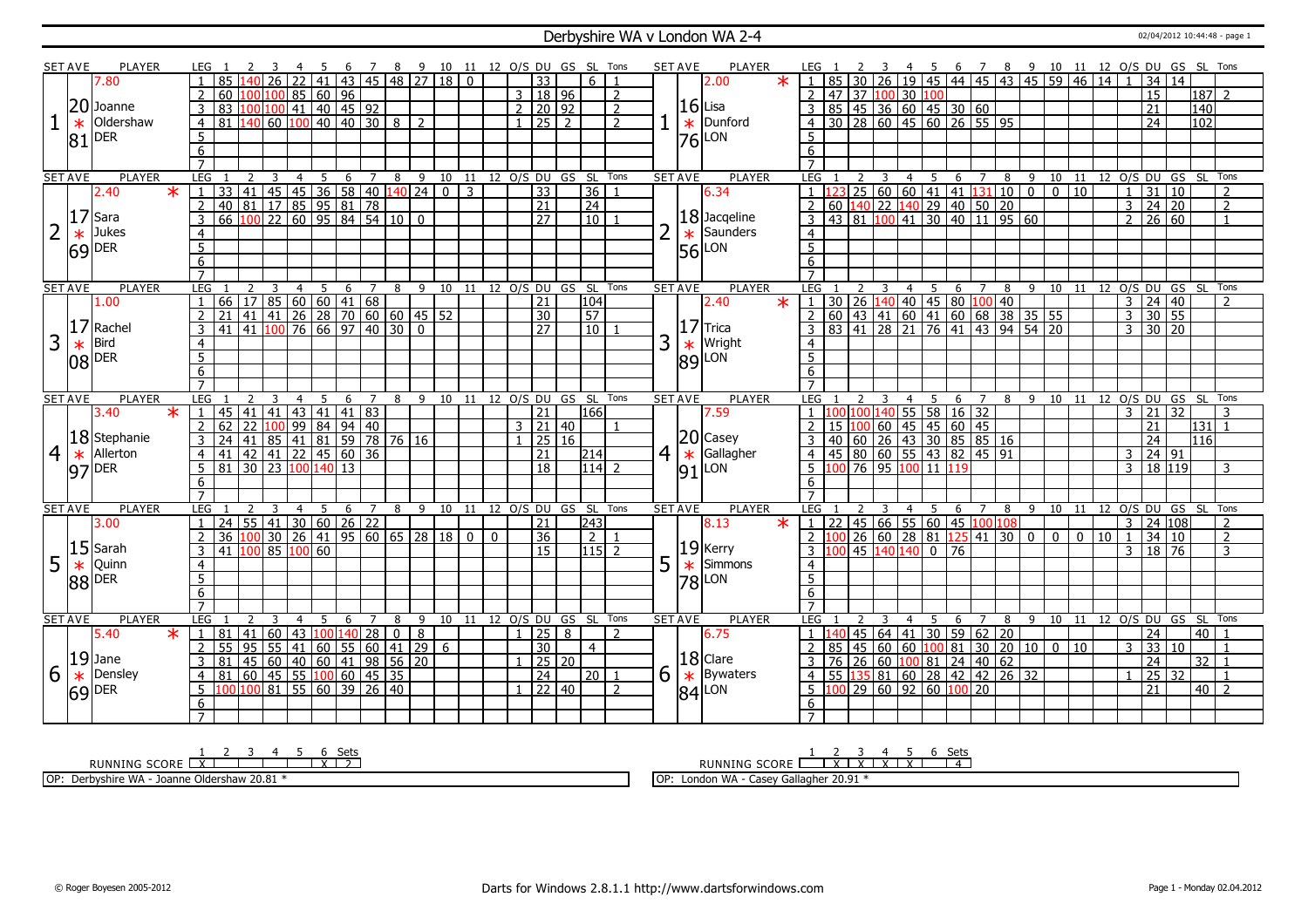## Derbyshire WA

### London WA

| PLAYER             |  | W/L WON LOST | AVE               |       | TAVE POINTS DARTS TON TON+180 TONS PLAYER |       |    |  |                        |    | W/L WON LOST | AVE   |      | TAVE POINTS DARTS TON TON+ 180 TONS |      |    |  |          |
|--------------------|--|--------------|-------------------|-------|-------------------------------------------|-------|----|--|------------------------|----|--------------|-------|------|-------------------------------------|------|----|--|----------|
| Joanne Oldershaw   |  |              | 20.81             | 7.80. | 1998                                      | 96    |    |  | 7+0   Lisa Dunford     |    |              | 16.76 | 2.00 | 1575                                | 94   |    |  | $2 + 0$  |
| Sara Jukes         |  |              | .69               | 2.401 | 1433                                      | 81    |    |  | 2+0 Jacqeline Saunders |    |              | 18.56 | 6.34 | 1503                                | 81   |    |  | $5 + 0$  |
| Rachel Bird        |  |              | 7.08 <sup>1</sup> | 1.00  | 1332                                      | 78 I  |    |  | 1+0 Trica Wright       |    |              | 17.89 | 2.40 | 1503                                | 84   |    |  | $2 + 0$  |
| Stephanie Allerton |  |              | 18.97             | 3.40  | 2011                                      | 106 l |    |  | 3+0   Casey Gallagher  |    |              | 20.91 | .59  | 2258                                | 108  |    |  | $7 + 0$  |
| Sarah Quinn        |  |              | 15.88             | 3.00  | 1143                                      | 72 I  |    |  | 3+0 Kerry Simmons      |    |              | 19.78 | 8.13 | 1503                                | 76   |    |  | $7 + 0$  |
| Jane Densley       |  |              | 19.69             | 5.40  | 2481                                      | 126 l |    |  | 5+0   Clare Bywaters   |    |              | 18.84 | 6.75 | 2393                                | 127' |    |  | $6+0$    |
| <b>TOTALS</b>      |  |              | 18.60             |       | 10398                                     | 559 l | 16 |  | $ 21+0 $ TOTALS        | IJ |              | 18.83 |      | 10735                               | 570  | 22 |  | $ 29+0 $ |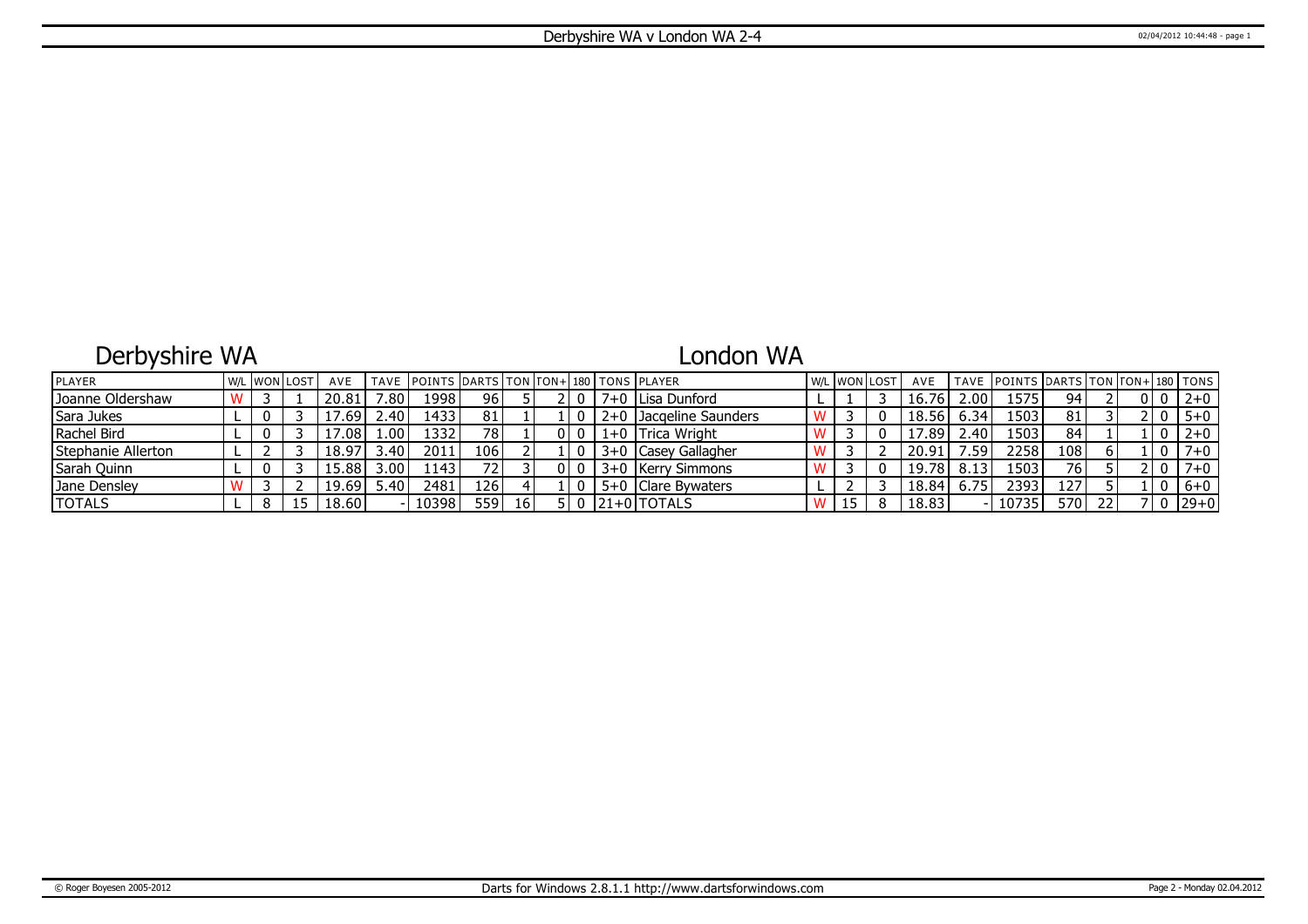#### Derbyshire MB v London MB 6-6 02/04/2012 10:44:28 - page 1

|                | <b>SET AVE</b> | <b>PLAYER</b>             |                 | LEG 1                                                                        |                                  |                                        |                 |                 |                      |                   | 8 9 10 11 12 O/S DU GS SL Tons |                |    |                            |                         |                     |       |                   |                |                | <b>SET AVE</b>          | PLAYER                                                           |                                             |         |       |                                                    |                  | - 6                                                  | $\overline{7}$  |                                     |                                                     |                |    | 8 9 10 11 12 O/S DU GS SL Tons |                  |                 |                 |                          |
|----------------|----------------|---------------------------|-----------------|------------------------------------------------------------------------------|----------------------------------|----------------------------------------|-----------------|-----------------|----------------------|-------------------|--------------------------------|----------------|----|----------------------------|-------------------------|---------------------|-------|-------------------|----------------|----------------|-------------------------|------------------------------------------------------------------|---------------------------------------------|---------|-------|----------------------------------------------------|------------------|------------------------------------------------------|-----------------|-------------------------------------|-----------------------------------------------------|----------------|----|--------------------------------|------------------|-----------------|-----------------|--------------------------|
|                |                | 8.86                      |                 | 60                                                                           | 60                               | 60                                     | $\overline{50}$ | $\sqrt{62}$     | 109                  |                   |                                |                |    |                            | $\overline{\mathbf{3}}$ | $21 \overline{109}$ |       |                   | $\overline{2}$ |                |                         | $\star$<br>6.20                                                  |                                             | 60      |       | 55 100 85 83                                       |                  |                                                      | 86 16           |                                     |                                                     |                |    |                                | 21               |                 | $\overline{16}$ |                          |
|                |                |                           | 2               | 45                                                                           |                                  | 95 100 59 82 20                        |                 |                 |                      |                   |                                |                |    |                            |                         | $1 \mid 19 \mid 20$ |       |                   | $\overline{2}$ |                |                         |                                                                  | 2                                           |         |       |                                                    |                  | 60   26   80   140   36   98                         |                 |                                     |                                                     |                |    |                                | $\overline{18}$  |                 | 61              | $\overline{1}$           |
|                | 21             | Daniel                    | $\overline{3}$  | 41                                                                           |                                  | 40 58 140 44 100 24                    |                 |                 |                      |                   |                                |                |    |                            |                         | 21                  |       | 54                | $\overline{2}$ |                |                         | $21$ Matt                                                        |                                             |         |       |                                                    |                  |                                                      |                 | $\frac{60}{100}$ 140 85 26 55 19 16 |                                                     |                |    | 2                              |                  | 23 16           |                 | $\overline{\phantom{a}}$ |
|                |                | Thomas                    |                 |                                                                              |                                  |                                        |                 |                 |                      |                   |                                |                |    |                            |                         |                     |       |                   |                |                |                         | Winzar                                                           |                                             |         |       |                                                    |                  |                                                      |                 |                                     |                                                     |                |    |                                |                  |                 |                 | $\overline{1}$           |
|                | $\ast$         |                           | $\overline{4}$  | 59                                                                           |                                  | $15$ 55 75 45 81 45                    |                 |                 |                      |                   |                                |                |    |                            |                         | $\overline{21}$     |       | 126               |                |                |                         | $\overline{\begin{array}{c} \ast \\ \ast \\ 68 \end{array}}$ LON |                                             |         |       |                                                    |                  | 81 140 81 63 60 36 40                                |                 |                                     |                                                     |                |    |                                | $3 \mid 21$      | $ 40\rangle$    |                 |                          |
|                |                | $ 28 ^{DER}$              | 5               | $57$ 45 100 58 60 24 137 15 0                                                |                                  |                                        |                 |                 |                      |                   |                                |                |    |                            |                         | $\overline{27}$     |       | $5\vert 2$        |                |                |                         |                                                                  | 5                                           |         |       |                                                    |                  |                                                      |                 | 83 46 81 41 26 41 59 45 39 40       |                                                     |                |    |                                | $2 \ 29 \ 40$    |                 |                 |                          |
|                |                |                           | -6              |                                                                              |                                  |                                        |                 |                 |                      |                   |                                |                |    |                            |                         |                     |       |                   |                |                |                         |                                                                  | 6                                           |         |       |                                                    |                  |                                                      |                 |                                     |                                                     |                |    |                                |                  |                 |                 |                          |
|                |                |                           |                 |                                                                              |                                  |                                        |                 |                 |                      |                   |                                |                |    |                            |                         |                     |       |                   |                |                |                         |                                                                  |                                             |         |       |                                                    |                  |                                                      |                 |                                     |                                                     |                |    |                                |                  |                 |                 |                          |
|                | <b>SET AVE</b> | <b>PLAYER</b>             | LEG             |                                                                              | 3                                | $\overline{4}$                         | 5               | 6               | $\overline{7}$       | 8                 | 9                              | 10             | 11 | 12 O/S DU GS SL Tons       |                         |                     |       |                   |                |                | <b>SET AVE</b>          | <b>PLAYER</b>                                                    | LEG                                         |         |       | $\overline{4}$                                     | - 5              | 6                                                    | $\overline{7}$  |                                     |                                                     |                |    | 8 9 10 11 12 O/S DU GS SL Tons |                  |                 |                 |                          |
|                |                | 9.05<br>$\overline{\ast}$ | $\mathbf{1}$    |                                                                              |                                  | $\sqrt{123/97/60/97}$                  |                 |                 | $9 \mid 13$          |                   |                                |                |    |                            |                         | $\overline{21}$     |       | $\overline{2}$    | $\overline{2}$ |                |                         | 7.80                                                             |                                             |         |       |                                                    |                  | <u>  40   43   38   30   10  </u>                    |                 |                                     |                                                     |                |    |                                | $\frac{1}{3}$ 21 | 10 <sup>1</sup> |                 | $\overline{3}$           |
|                |                |                           | $\overline{2}$  | 60                                                                           |                                  |                                        |                 |                 |                      |                   |                                |                |    |                            |                         | $2 \mid 23 \mid 20$ |       |                   | $\overline{2}$ |                |                         |                                                                  | 2                                           |         |       | 60 85 60 100 100                                   |                  | 60                                                   |                 | $0 \mid 4$                          |                                                     |                |    |                                | $\overline{24}$  |                 | 32              | $\overline{2}$           |
|                |                | 20 Peter                  | 3               |                                                                              |                                  | $\frac{1}{155}$ 44 40 40 125 117 20    |                 |                 |                      |                   |                                |                |    |                            |                         | $3 \mid 30 \mid 40$ |       |                   | $\overline{1}$ |                |                         |                                                                  | 3                                           |         |       |                                                    |                  |                                                      |                 | 45 60 43 100 24 47 45 59 58         |                                                     |                |    |                                | $\overline{27}$  |                 | $\overline{20}$ |                          |
|                |                | Henstock                  | $\overline{4}$  |                                                                              | $\overline{28}$<br>1100          | 140                                    | $\overline{47}$ | 54              | $\overline{0}$       | $\overline{24}$   | 8                              |                |    |                            | $\mathbf{1}$            | $\overline{25}$     | 8     |                   | 3              | $\overline{2}$ |                         | $\frac{19}{\text{Keet}}\Big _{\text{Inr}}^{\text{Henry}}$        | $\overline{4}$                              |         |       | 81 60 22 100                                       | $\overline{28}$  | $\overline{45}$                                      |                 | $\sqrt{45}$ $\sqrt{43}$ $\sqrt{37}$ |                                                     |                |    |                                | $\overline{27}$  |                 | 40              |                          |
|                | 22             | DER                       | $5\overline{5}$ |                                                                              |                                  |                                        |                 |                 |                      |                   |                                |                |    |                            |                         |                     |       |                   |                |                |                         | $31$ <sub>LON</sub>                                              | .5                                          |         |       |                                                    |                  |                                                      |                 |                                     |                                                     |                |    |                                |                  |                 |                 |                          |
|                |                |                           | 6               |                                                                              |                                  |                                        |                 |                 |                      |                   |                                |                |    |                            |                         |                     |       |                   |                |                |                         |                                                                  | 6                                           |         |       |                                                    |                  |                                                      |                 |                                     |                                                     |                |    |                                |                  |                 |                 |                          |
|                |                |                           | $\overline{7}$  |                                                                              |                                  |                                        |                 |                 |                      |                   |                                |                |    |                            |                         |                     |       |                   |                |                |                         |                                                                  | $\overline{7}$                              |         |       |                                                    |                  |                                                      |                 |                                     |                                                     |                |    |                                |                  |                 |                 |                          |
|                | <b>SET AVE</b> | <b>PLAYER</b>             |                 | LEG <sub>1</sub>                                                             | -3                               | $\overline{4}$                         | 5               | 6               | 7                    | 8                 | - 9                            |                |    | 10 11 12 O/S DU GS SL Tons |                         |                     |       |                   |                |                | <b>SET AVE</b>          | <b>PLAYER</b>                                                    | LEG                                         |         |       | $\overline{4}$                                     | - 5              | 6                                                    | $\overline{7}$  | 8                                   | $\overline{9}$                                      | 10 11          |    | 12 O/S DU GS SL Tons           |                  |                 |                 |                          |
|                |                | 5.82                      |                 | 60   83   45   81   81   91                                                  |                                  |                                        |                 |                 | 60                   |                   |                                |                |    |                            |                         | $3 \mid 21 \mid 60$ |       |                   |                |                |                         | 8.51<br>$\ast$                                                   | l 1.                                        | $60$ 60 | 60    | 60                                                 | 81               | 140                                                  | 20              |                                     |                                                     |                |    |                                | 21               |                 | 20 <sup>1</sup> |                          |
|                |                |                           |                 | 60                                                                           |                                  | 43   40   140   26   60   46   30   46 |                 |                 |                      |                   |                                |                |    |                            |                         | 27                  |       | 10 <sup>1</sup>   |                |                |                         |                                                                  | $\overline{2}$                              |         |       |                                                    |                  |                                                      |                 | 60 41 85 95 45 30 79 30 36          |                                                     |                |    |                                | 25               | 36              |                 |                          |
|                | $20$ Jim       |                           |                 | 24                                                                           |                                  | $\boxed{60}$ 41 100 41                 |                 |                 | $141 \overline{)36}$ |                   |                                |                |    |                            |                         | $\overline{21}$     |       | 158               |                |                |                         | $ 22 $ Paul                                                      |                                             |         |       |                                                    |                  | 40 97 140 42 60 65 37 20                             |                 |                                     |                                                     |                |    | 3                              | 24               | $\overline{20}$ |                 |                          |
| 3              |                | Beardmore                 | $\overline{4}$  |                                                                              |                                  |                                        |                 |                 |                      |                   |                                |                |    |                            |                         | $3 \mid 24 \mid 58$ |       |                   |                | 3              | $\overline{\mathbf{r}}$ | Killington                                                       | $4 \vert 1$                                 |         |       |                                                    |                  | $\boxed{00}$ 27   43   60   100   131   30           |                 |                                     |                                                     |                |    |                                | 21               |                 | 10 <sub>1</sub> | $\overline{3}$           |
|                | $\ast$         |                           | 5 <sup>5</sup>  | <u>81 11 121 45 41 60 84 58<br/>121 55 100 85 82 48 10</u>                   |                                  |                                        |                 |                 |                      |                   |                                |                |    |                            |                         | $2$   20   10       |       |                   | $\overline{z}$ |                |                         | LON                                                              | .5                                          |         |       |                                                    |                  | 85 100 41 43 140 68 18                               |                 |                                     |                                                     |                |    |                                | 21               |                 | 6 <sup>1</sup>  | $\overline{2}$           |
|                |                | $ 68 $ <sup>DER</sup>     | 6               |                                                                              |                                  |                                        |                 |                 |                      |                   |                                |                |    |                            |                         |                     |       |                   |                |                | 04l                     |                                                                  | 6                                           |         |       |                                                    |                  |                                                      |                 |                                     |                                                     |                |    |                                |                  |                 |                 |                          |
|                |                |                           | $\overline{7}$  |                                                                              |                                  |                                        |                 |                 |                      |                   |                                |                |    |                            |                         |                     |       |                   |                |                |                         |                                                                  | $\overline{7}$                              |         |       |                                                    |                  |                                                      |                 |                                     |                                                     |                |    |                                |                  |                 |                 |                          |
|                | <b>SET AVE</b> | <b>PLAYER</b>             | LEG             |                                                                              |                                  | 4                                      | 5               | 6               |                      | 8                 | 9                              | 10             | 11 | 12 0/S DU                  |                         |                     | GS SL |                   | Tons           |                | <b>SET AVE</b>          | <b>PLAYER</b>                                                    | LEG                                         |         |       | 4                                                  | 5                | 6                                                    |                 | 8                                   | 9                                                   | 10 11          | 12 |                                |                  | O/S DU GS SL    |                 | Tons                     |
|                |                |                           |                 |                                                                              |                                  |                                        |                 |                 |                      |                   |                                |                |    |                            |                         |                     |       |                   |                |                |                         |                                                                  |                                             |         |       |                                                    |                  |                                                      |                 |                                     |                                                     |                |    |                                |                  |                 |                 |                          |
|                |                |                           |                 |                                                                              |                                  |                                        |                 |                 |                      |                   |                                |                |    |                            |                         |                     |       |                   |                |                |                         |                                                                  |                                             |         |       |                                                    |                  |                                                      |                 |                                     |                                                     |                |    |                                |                  |                 |                 |                          |
|                |                | 2.80<br>$\star$           | $\overline{1}$  | 41                                                                           | $\overline{22}$<br>60            |                                        | $145$ 58        | $\overline{66}$ | $\overline{99}$      | $\overline{54}$   | $\overline{36}$                |                |    |                            |                         | 27                  |       | 20                |                |                |                         | 8.80                                                             | $\sqrt{1}$                                  | 45 60   |       | 45 100                                             | $\overline{145}$ |                                                      |                 |                                     | $\boxed{43}$ $\boxed{31}$ $\boxed{92}$ $\boxed{40}$ |                |    |                                | $1 \ 25 \ 40$    |                 |                 |                          |
|                |                |                           | $\overline{2}$  | 96                                                                           |                                  | $55 \mid 95 \mid 83$                   | 41              | 55              |                      |                   |                                |                |    |                            |                         | $\overline{18}$     |       | $\overline{76}$   |                |                |                         |                                                                  | $\overline{z}$                              | 95      |       | 85 140 100                                         | 69               | $6\overline{6}$                                      | 6               |                                     |                                                     |                |    | $\overline{2}$                 | 20               | 6 <sup>7</sup>  |                 | $\mathcal{D}$            |
|                | 21             | . Ian                     | 3               |                                                                              |                                  |                                        |                 |                 |                      |                   |                                |                |    |                            |                         | $3 \mid 24 \mid 60$ |       |                   |                |                |                         | $ 22 $ Rob                                                       | 3                                           |         |       |                                                    |                  | $\boxed{60}$ $\boxed{100}$ 55 $\boxed{140}$ 69 57 10 |                 |                                     |                                                     |                |    |                                | 21               |                 | 10 <sup>1</sup> | $\overline{z}$           |
| $\overline{4}$ | $\ast$         | Hannah                    | $\overline{4}$  |                                                                              |                                  |                                        |                 |                 |                      |                   |                                |                |    |                            |                         | $1 \mid 19 \mid 20$ |       |                   | $1+1$          |                | $4 \times$              | Edwards                                                          |                                             |         |       | $4 \vert 100 \vert 60 \vert 100 \vert 40 \vert 85$ |                  | $\overline{7}$                                       | $\overline{77}$ |                                     |                                                     |                |    |                                | $\overline{21}$  |                 | $32$   2        |                          |
|                |                | $ 20 $ <sup>DER</sup>     |                 | 41 97 45 59 96 59 44 60<br>43 99 94 45 180 20 20<br>45 24 100 83 59 42 84 29 |                                  |                                        |                 |                 |                      |                   |                                |                |    |                            |                         | $\overline{24}$     |       | $\overline{35 1}$ |                |                |                         | $19$ LON                                                         |                                             |         |       |                                                    |                  |                                                      |                 |                                     |                                                     |                |    | 3                              |                  | 24 48           |                 | $\overline{1}$           |
|                |                |                           | 6               |                                                                              |                                  |                                        |                 |                 |                      |                   |                                |                |    |                            |                         |                     |       |                   |                |                |                         |                                                                  | 6                                           |         |       |                                                    |                  |                                                      |                 |                                     |                                                     |                |    |                                |                  |                 |                 |                          |
|                |                |                           |                 |                                                                              |                                  |                                        |                 |                 |                      |                   |                                |                |    |                            |                         |                     |       |                   |                |                |                         |                                                                  |                                             |         |       |                                                    |                  |                                                      |                 |                                     |                                                     |                |    |                                |                  |                 |                 |                          |
|                | <b>SET AVE</b> | <b>PLAYER</b>             | LEG             |                                                                              | $\mathbf{R}$                     | $\overline{4}$                         | 5               | 6               | $\overline{7}$       | 8                 | 9                              |                |    | 10 11 12 0/S DU GS SL Tons |                         |                     |       |                   |                |                | <b>SET AVE</b>          | PLAYER                                                           | <b>LEG</b>                                  |         |       | $\overline{4}$                                     | 5                | 6                                                    | $\overline{7}$  | 8                                   |                                                     |                |    | 9 10 11 12 0/S DU GS SL Tons   |                  |                 |                 |                          |
|                |                | 6.00                      |                 |                                                                              | 41                               | 100 100 100 20                         |                 |                 |                      |                   |                                |                |    |                            |                         | $\overline{18}$     |       | $40 \mid 4$       |                |                |                         | 7.60                                                             | $1   41   60   140   140   60   40   20$    |         |       |                                                    |                  |                                                      |                 |                                     |                                                     |                |    | $\mathbf{1}$                   |                  | 19 20           |                 | $\overline{2}$           |
|                |                |                           |                 |                                                                              |                                  | 26 60 41                               | $\sqrt{97}$     |                 | 24 60                |                   |                                |                |    |                            |                         | $\overline{21}$     |       | 112               |                |                |                         |                                                                  |                                             |         |       |                                                    |                  | $\frac{00 100 81 41 95 52 32}{81}$                   |                 |                                     |                                                     |                |    | $\overline{2}$                 | 20               | 32              |                 | $\overline{2}$           |
|                |                | $ 23 $ Paul               | $\overline{3}$  |                                                                              |                                  | .00 80 70 100 42                       |                 |                 |                      |                   |                                |                |    |                            |                         | $\overline{15}$     |       | 109 2             |                |                |                         |                                                                  |                                             |         |       |                                                    |                  | 40 59 60 140 78 24                                   |                 |                                     |                                                     |                |    |                                | 3   18   24      |                 |                 | $\overline{2}$           |
| 5              | $\ast$         | Bettney                   | 4               |                                                                              |                                  |                                        |                 |                 |                      |                   |                                |                |    |                            |                         |                     |       |                   |                | 5              |                         |                                                                  | 4                                           |         |       |                                                    |                  |                                                      |                 |                                     |                                                     |                |    |                                |                  |                 |                 |                          |
|                |                |                           | 5               |                                                                              |                                  |                                        |                 |                 |                      |                   |                                |                |    |                            |                         |                     |       |                   |                |                |                         | $26$ Gene                                                        | $\overline{5}$                              |         |       |                                                    |                  |                                                      |                 |                                     |                                                     |                |    |                                |                  |                 |                 |                          |
|                |                | <b>IOO</b> IDER           | 6               |                                                                              |                                  |                                        |                 |                 |                      |                   |                                |                |    |                            |                         |                     |       |                   |                |                |                         | $37$ LON                                                         | 6                                           |         |       |                                                    |                  |                                                      |                 |                                     |                                                     |                |    |                                |                  |                 |                 |                          |
|                |                |                           | $\overline{7}$  |                                                                              |                                  |                                        |                 |                 |                      |                   |                                |                |    |                            |                         |                     |       |                   |                |                |                         |                                                                  | $\overline{7}$                              |         |       |                                                    |                  |                                                      |                 |                                     |                                                     |                |    |                                |                  |                 |                 |                          |
|                | <b>SET AVE</b> | <b>PLAYER</b>             |                 | LEG <sub>1</sub>                                                             | $\overline{z}$<br>$\overline{3}$ | $\overline{4}$                         | -5              | 6               | 7                    | 8                 |                                | 9 10           | 11 | 12 O/S DU GS SL Tons       |                         |                     |       |                   |                |                | <b>SET AVE</b>          | <b>PLAYER</b>                                                    | LEG                                         |         |       | $\overline{4}$                                     | - 5              | 6                                                    | 7               | 8                                   |                                                     |                |    | 9 10 11 12 0/S DU GS SL Tons   |                  |                 |                 |                          |
|                |                | 4.52<br>$\ast$            | $\vert 1 \vert$ | 44   100                                                                     | 60                               |                                        | 36 131          |                 | 44 78                | 8                 |                                |                |    |                            |                         | $\frac{1}{22}$      | 8     |                   | $\overline{z}$ |                |                         | 4.53                                                             | $1\quad1$                                   | 140     | 75 60 |                                                    | $42 \mid 17$     |                                                      | 70 50           |                                     |                                                     |                |    |                                | 21               |                 | 47              |                          |
|                |                |                           | 2               | 95 40 41                                                                     |                                  |                                        | 22 81           | 121             |                      |                   |                                |                |    |                            |                         | $\overline{18}$     |       | l101  1           |                |                |                         |                                                                  | 2                                           | 90 100  |       |                                                    |                  | 85 96 28 70 32                                       |                 |                                     |                                                     |                |    | $\mathcal{P}$                  | 20               | 32              |                 | $\overline{1}$           |
|                |                |                           | 3               | 55  100  41                                                                  |                                  |                                        |                 |                 |                      | $145$ 24 40 60 96 | 0   40                         |                |    |                            |                         | $1 \mid 28 \mid 40$ |       |                   | $\overline{1}$ |                |                         | $ 19 $ Jimmy                                                     | $3 \mid 21 \mid 26 \mid 66 \mid 30 \mid 81$ |         |       |                                                    |                  |                                                      |                 | 113 16 100 40                       |                                                     |                |    |                                | $\overline{27}$  |                 | 8 <sup>1</sup>  | $\overline{2}$           |
|                |                |                           | $\overline{4}$  | 59                                                                           |                                  | $60$ 38 41                             | $\overline{38}$ |                 |                      |                   | $65$ 25 99 60                  | $\boxed{0}$ 16 |    |                            |                         | $2 \mid 32 \mid 16$ |       |                   |                |                |                         | Foster                                                           | $\overline{4}$                              |         |       | 27 60 92 26 52                                     |                  | $\overline{33}$                                      |                 |                                     |                                                     | 25 38 45 28 55 |    |                                | $\overline{33}$  |                 | $\overline{20}$ |                          |
| 6              |                | $\frac{19}{\ast}$ Raymond | $5\overline{5}$ |                                                                              |                                  |                                        |                 |                 |                      |                   |                                |                |    |                            |                         |                     |       |                   |                | 6              | $\ast$                  |                                                                  | 5                                           |         |       |                                                    |                  |                                                      |                 |                                     |                                                     |                |    |                                |                  |                 |                 |                          |
|                |                | $ 03 $ <sup>DER</sup>     | 6               |                                                                              |                                  |                                        |                 |                 |                      |                   |                                |                |    |                            |                         |                     |       |                   |                |                |                         | $ 10 $ LON                                                       | 6                                           |         |       |                                                    |                  |                                                      |                 |                                     |                                                     |                |    |                                |                  |                 |                 |                          |

RUNNING SCORE <u>| X | X | X | 3</u><br>RUNNING SCORE <u>| X | X | X | 1 | X | 3</u>

RUNNING SCORE 1 X 2 3 4 X 5 X 6 Sets 3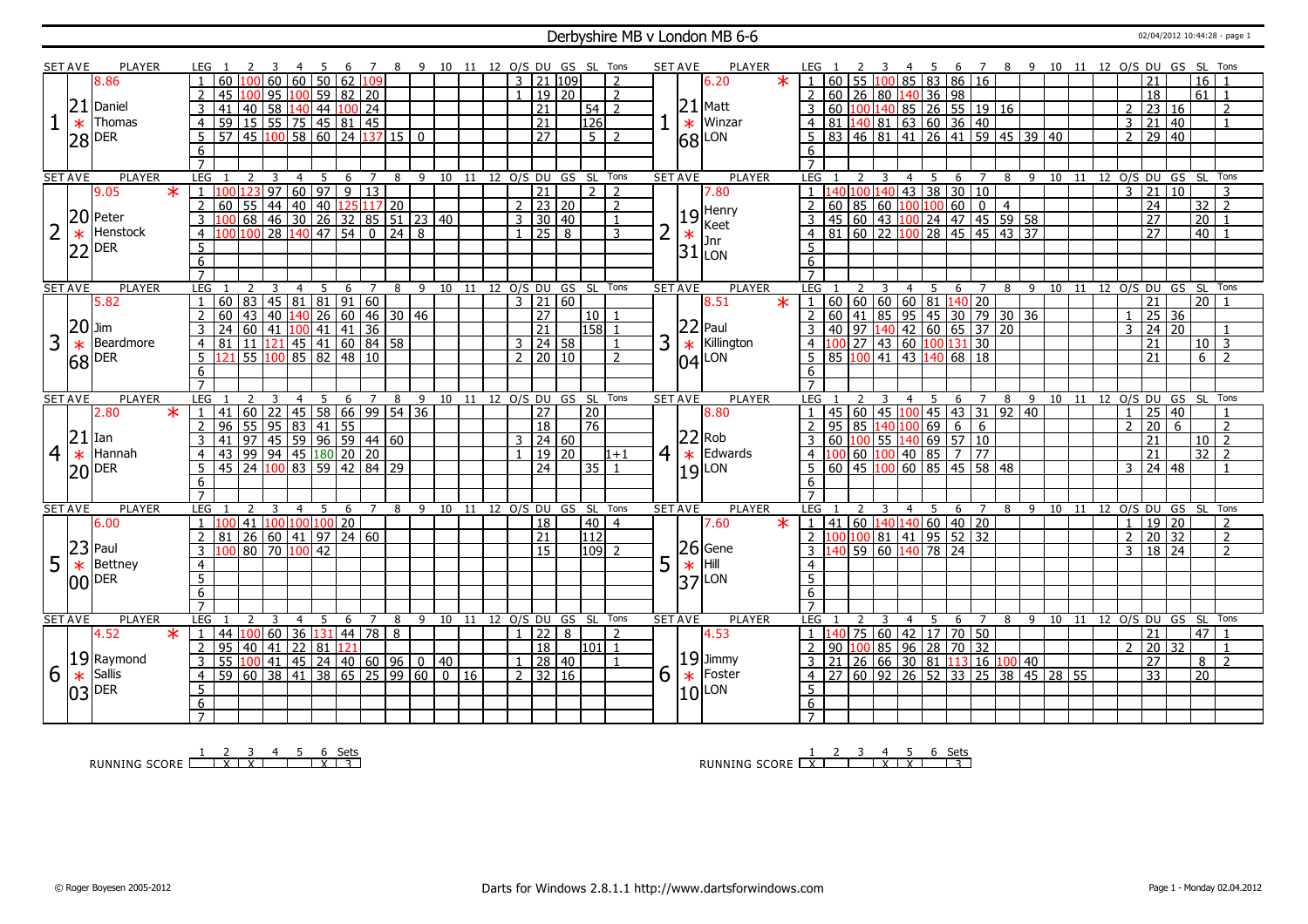#### Derbyshire MB v London MB 6-6 02/04/2012 10:44:28 - page 2

|         | <b>SET AVE</b> | <b>PLAYER</b>         | LEG                                                                   |                                       |   | 8 9 10 11 12 O/S DU GS SL Tons |  |                                   |                |              |                |   | <b>SET AVE</b>  | <b>PLAYER</b>   | LEG 1                             |    |                                                                             |            | - 6   | $\overline{7}$           |        |  |                 | 8 9 10 11 12 O/S DU GS SL Tons |                 |                     |
|---------|----------------|-----------------------|-----------------------------------------------------------------------|---------------------------------------|---|--------------------------------|--|-----------------------------------|----------------|--------------|----------------|---|-----------------|-----------------|-----------------------------------|----|-----------------------------------------------------------------------------|------------|-------|--------------------------|--------|--|-----------------|--------------------------------|-----------------|---------------------|
|         |                | 9.24                  | 60<br>85<br>140                                                       | 26  100  65                           |   |                                |  | 18                                |                | $25 \mid 2$  |                |   |                 | $\ast$<br>9.89  |                                   |    | 85 85 45 45                                                                 |            | 45 96 |                          |        |  | 3               | 21<br>96                       |                 |                     |
|         |                |                       | $\mathcal{P}$<br>60<br>66<br>160<br>100 l                             | 59   60   36   40   20                |   |                                |  | $2 \ 26 \ 20$                     |                |              | $\overline{1}$ |   |                 |                 |                                   |    | $100 100 $ 60   41   82   78   20   0                                       |            |       |                          |        |  |                 | $\overline{24}$                |                 | $\overline{20}$   2 |
|         |                | 22 Simon              | 3<br>60<br>55<br>43                                                   | $100$ 25                              |   |                                |  | <sup>15</sup>                     |                | 218 1        |                |   |                 | 24 Wayne        |                                   |    | 60 140 45 76 40                                                             |            |       |                          |        |  |                 | 16 40                          |                 | $\overline{2}$      |
|         |                | Birkett               | $\vert 100 \vert 24 \vert 45 \vert 140 \vert 28 \vert 104$<br>60<br>4 |                                       |   |                                |  | $3$   21   104                    |                |              | 3              |   |                 | Livett          | 45                                |    | 55 40 100 81 44                                                             |            |       |                          |        |  |                 | 18                             | l136l 1         |                     |
|         | $\ast$         |                       |                                                                       |                                       |   |                                |  |                                   |                |              |                |   | $\ast$          |                 |                                   |    |                                                                             |            |       |                          |        |  |                 |                                |                 |                     |
|         |                | $ 40 $ <sup>DER</sup> | 5<br>83 45 40 140 59                                                  |                                       |   |                                |  | $\overline{15}$                   |                | 134          |                |   | $ 47 $ LON      |                 | 5                                 |    | 60 60 50 1                                                                  | 132 177 22 |       |                          |        |  | $\overline{2}$  | $17 \overline{22}$             |                 | $2 + 1$             |
|         |                |                       | 6                                                                     |                                       |   |                                |  |                                   |                |              |                |   |                 |                 | 6                                 |    |                                                                             |            |       |                          |        |  |                 |                                |                 |                     |
|         |                |                       | $\overline{7}$                                                        |                                       |   |                                |  |                                   |                |              |                |   |                 |                 | $\overline{7}$                    |    |                                                                             |            |       |                          |        |  |                 |                                |                 |                     |
|         | <b>SET AVE</b> | <b>PLAYER</b>         | LEG<br>$\overline{4}$<br>3                                            | 5<br>6<br>$\overline{7}$              |   | 8 9 10 11 12 0/S DU GS SL      |  |                                   |                |              | Tons           |   | <b>SET AVE</b>  | <b>PLAYER</b>   | LEG                               |    | $\overline{4}$                                                              | - 5        | 6     | 7                        |        |  |                 | 8 9 10 11 12 0/S DU GS SL Tons |                 |                     |
|         |                | $\ast$<br>5.40        | 60                                                                    |                                       |   |                                |  | 21                                |                | 211          |                |   |                 | 8.05            |                                   |    | 60   60   60   43   140   55   83                                           |            |       |                          |        |  | $\overline{3}$  | $\overline{21}$<br>$\sqrt{83}$ |                 |                     |
|         |                |                       | $100 100 $ 43   79   13   49<br>$\overline{2}$<br>45                  |                                       |   |                                |  | $\overline{21}$                   |                | $\boxed{72}$ |                |   |                 |                 |                                   |    |                                                                             |            |       |                          |        |  | $\mathbf{1}$    | $\overline{22}$<br>120         |                 | $\overline{1}$      |
|         | $18$ Ben       |                       | $\frac{100 100 140 69}{0}$ 32<br>3<br>60                              |                                       |   |                                |  | $\mathcal{L}$                     | 20 32          |              | 3              |   |                 | 25 Stephen      | $\overline{3}$                    |    |                                                                             |            |       |                          |        |  |                 | 18                             |                 | $40\overline{2}$    |
| 8       | $\ast$         | Holmes                | $44$ 26 60 60 22<br>$\overline{4}$                                    |                                       |   |                                |  | $\overline{15}$                   |                | 289          |                | 8 | $\ast$          | McHale          | $\overline{4}$                    |    |                                                                             |            |       |                          |        |  | $\mathcal{P}$   | 17 60                          |                 | 3                   |
|         |                | $ 60 $ <sup>DER</sup> | $\overline{5}$                                                        |                                       |   |                                |  |                                   |                |              |                |   | 18 <sup>1</sup> | LON             | $5^{\circ}$                       |    |                                                                             |            |       |                          |        |  |                 |                                |                 |                     |
|         |                |                       | 6                                                                     |                                       |   |                                |  |                                   |                |              |                |   |                 |                 | 6                                 |    |                                                                             |            |       |                          |        |  |                 |                                |                 |                     |
|         |                |                       | $\overline{7}$                                                        |                                       |   |                                |  |                                   |                |              |                |   |                 |                 | $\overline{7}$                    |    |                                                                             |            |       |                          |        |  |                 |                                |                 |                     |
|         | <b>SET AVE</b> | <b>PLAYER</b>         | LEG<br>$\overline{4}$                                                 | 5<br>6<br>7                           | 8 | 9 10 11 12 O/S DU GS SL Tons   |  |                                   |                |              |                |   | <b>SET AVE</b>  | <b>PLAYER</b>   | LEG <sub>1</sub>                  |    | $\overline{4}$                                                              | - 5        | 6     | $\overline{7}$           |        |  |                 | 8 9 10 11 12 O/S DU GS SL Tons |                 |                     |
|         |                | 9.96                  | 8141<br> 41 <br>$\overline{1}$                                        | 45  100   81   60                     |   |                                |  | 21                                |                | $52$   1     |                |   |                 | 5.60<br>$\ast$  | $\cdot$ 1.                        |    |                                                                             |            |       |                          |        |  | $\mathbf{1}$    | $\overline{22}$<br>$\sqrt{16}$ |                 | $\overline{2}$      |
|         |                |                       | $\overline{2}$<br>60<br>60<br>$\overline{26}$<br>100                  | $66$   43   7   47   35               |   |                                |  | 27                                |                | 571          |                |   |                 |                 | 80<br>$\overline{2}$              |    | 60 41 100                                                                   |            |       | $\boxed{45}$ 32 92 35 16 |        |  |                 | $\overline{25}$<br>  16        |                 | $\overline{1}$      |
|         |                | $ 21 $ Anthony        | $\frac{180}{85}$ 41 83 12<br>3                                        |                                       |   |                                |  | $2 \overline{117} \overline{112}$ |                |              | $2+1$          |   |                 | Lee             |                                   |    | 60   60   60   100   80   41                                                |            |       |                          |        |  |                 | 18                             | $ 100 $ 1       |                     |
| 9       | $\ast$         | Palferman             | 60<br>$\overline{4}$                                                  | $100$ 43 32 60 86 20                  |   |                                |  | $2 \mid 23 \mid 20$               |                |              | $\overline{2}$ | 9 | $\frac{21}{4}$  | Cocks           | 4                                 |    | 40 99 45 58 60 96 13                                                        |            |       |                          |        |  | $\overline{21}$ |                                | 90              |                     |
|         |                | 83 DER                | 5<br>116 100 41                                                       | 43   100   85   0                     |   |                                |  | 21                                |                | $16 \mid 3$  |                |   | $\overline{05}$ | LON             |                                   |    | $45 \ 65 \ 45 \ 59 \ 60 \ 59 \ 68$                                          |            |       |                          |        |  | $\mathcal{E}$   | 24 68                          |                 |                     |
|         |                |                       | 6                                                                     |                                       |   |                                |  |                                   |                |              |                |   |                 |                 | 6                                 |    |                                                                             |            |       |                          |        |  |                 |                                |                 |                     |
|         |                |                       | $\overline{7}$                                                        |                                       |   |                                |  |                                   |                |              |                |   |                 |                 | 7                                 |    |                                                                             |            |       |                          |        |  |                 |                                |                 |                     |
|         | <b>SET AVE</b> | <b>PLAYER</b>         | LEG<br>$\overline{4}$                                                 | 5<br>6<br>$\overline{7}$              |   | 8 9 10 11 12 0/S DU GS SL Tons |  |                                   |                |              |                |   | <b>SET AVE</b>  | <b>PLAYER</b>   | LEG                               |    | $\overline{4}$                                                              | - 5        | 6     | $\overline{7}$           | 8<br>9 |  |                 | 10 11 12 0/S DU GS SL          |                 | Tons                |
|         |                | $\ast$<br>11.08       | 60<br>$\overline{1}$                                                  | 100 83 99 36                          |   |                                |  | 3                                 | 18 36          |              | $\overline{z}$ |   |                 | 9.10            |                                   | 81 | 45 84 59                                                                    |            |       |                          |        |  |                 | 15                             | 132 1           |                     |
|         |                |                       | $\overline{2}$<br>60<br>  45  <br>41                                  | 100 83                                |   |                                |  | 15                                |                | l1721 1      |                |   |                 |                 |                                   |    | 60 43 134 24                                                                |            |       |                          |        |  | $\mathcal{P}$   | 17<br>24                       |                 | 3                   |
|         |                | $ 24 $ Paul           | 100<br>3<br>95<br>100                                                 | 10098088                              |   |                                |  | $\overline{20}$<br>$\overline{2}$ | 8              |              | $\overline{3}$ |   |                 | $ 25 $ Robbie   | 45                                | 60 | 41 100 60 81                                                                |            |       |                          |        |  |                 | 18                             | l114l 1         |                     |
|         | $ 10  *$       | Jones                 | 60<br>$\overline{4}$<br>66                                            | $45 \mid 100 \mid 60 \mid 60$         |   |                                |  | 18                                |                | 110 1        |                |   | $10 \ast $      | Hain            | 81<br>$\overline{4}$              |    | $ 45 $ 60 81 58 136 40                                                      |            |       |                          |        |  |                 | 19<br>$ 40\rangle$             |                 |                     |
|         |                | $16$ <sup>DER</sup>   | $ 41\rangle$<br>55<br>5<br>105 <sub>1</sub>                           | 140<br>$0 \mid 20$                    |   |                                |  | $3 \mid 21 \mid 20$               |                |              | 3              |   | $11\,$          | LON             | 5.                                |    | 60   60   26   100   81                                                     |            | 100   |                          |        |  |                 | 18                             | 74              | $\overline{2}$      |
|         |                |                       | 6                                                                     |                                       |   |                                |  |                                   |                |              |                |   |                 |                 | 6                                 |    |                                                                             |            |       |                          |        |  |                 |                                |                 |                     |
|         |                |                       | $\overline{7}$                                                        |                                       |   |                                |  |                                   |                |              |                |   |                 |                 | $\overline{7}$                    |    |                                                                             |            |       |                          |        |  |                 |                                |                 |                     |
|         | <b>SET AVE</b> | PLAYER                | LEG<br>4                                                              | 5<br>6<br>$\overline{7}$              | 8 | 9 10 11 12 0/S DU GS SL        |  |                                   |                |              | Tons           |   | <b>SET AVE</b>  | PLAYER          | <b>LEG</b>                        |    | 3<br>4                                                                      | -5         | 6     | $\overline{7}$           |        |  |                 | 8 9 10 11 12 0/S DU GS SL      |                 | Tons                |
|         |                | 12.13                 | 95<br>  60  <br>$\mathbf{1}$<br>55<br>100                             | 25 60 106                             |   |                                |  | 3 21 106                          |                |              | 2              |   |                 | $\star$<br>6.03 | $\overline{1}$                    |    | 58 100 55 45                                                                | 45         | 44 42 |                          |        |  | 21              |                                | 112 1           |                     |
|         |                |                       | $\mathcal{P}$<br>84<br>58                                             | 100 47 47 25                          |   |                                |  | 2   20   25                       |                |              | $\overline{2}$ |   |                 |                 | $\mathcal{P}$<br>82               |    | 40 123                                                                      | 36 10      |       |                          |        |  |                 | $\overline{18}$                | $\overline{10}$ | $\overline{3}$      |
|         |                | 22 Robert             | 45<br>3                                                               | 57 180 63 12 0 0                      |   | $\mathbf{0}$                   |  | $\overline{27}$                   |                | $4 \, 2+1$   |                |   | $19$ Tom        |                 | 3                                 |    | $41 \mid 60 \mid 26 \mid 60 \mid 45 \mid 87 \mid 140 \mid 34 \mid 0 \mid 8$ |            |       |                          |        |  | $\overline{2}$  | 29<br>8                        |                 | $\mathbf{1}$        |
| $ 11 *$ |                | Needham               | 140  43  170 <br>$\overline{4}$                                       | 9<br>$\overline{0}$<br>$\overline{2}$ |   |                                |  | 2   20                            | $\overline{2}$ |              | $B+1$          |   | $\ast$          | Burns           | $\overline{4}$                    |    | 60 45 46 32 44 55                                                           |            |       |                          |        |  |                 | 18                             | 219             |                     |
|         |                | $ 73 $ <sup>DER</sup> | 5                                                                     |                                       |   |                                |  |                                   |                |              |                |   | $34$ LON        |                 | 5                                 |    |                                                                             |            |       |                          |        |  |                 |                                |                 |                     |
|         |                |                       | 6                                                                     |                                       |   |                                |  |                                   |                |              |                |   |                 |                 | 6                                 |    |                                                                             |            |       |                          |        |  |                 |                                |                 |                     |
|         |                |                       | $\overline{7}$                                                        |                                       |   |                                |  |                                   |                |              |                |   |                 |                 |                                   |    |                                                                             |            |       |                          |        |  |                 |                                |                 |                     |
|         | <b>SET AVE</b> | <b>PLAYER</b>         | LEG<br>3<br>$\overline{4}$                                            | 5<br>6<br>$\overline{7}$              | 8 | 9 10 11 12 O/S DU GS SL Tons   |  |                                   |                |              |                |   | <b>SET AVE</b>  | <b>PLAYER</b>   | LEG <sub>1</sub>                  |    |                                                                             | 4 5        | 6 7   |                          |        |  |                 | 8 9 10 11 12 O/S DU GS SL      |                 | Tons                |
|         |                | $\star$<br>3.37       | 85<br>95<br>76                                                        | 95 85 45 16 4                         |   |                                |  | 2 23                              | $\overline{4}$ |              |                |   |                 | 2.00            |                                   |    | 85 42 60 60 60 60 94                                                        |            |       |                          |        |  | 21              |                                | 40              |                     |
|         |                |                       | 40<br>$\overline{2}$<br>41                                            | 40   85   100   137   48   10         |   |                                |  | 3   24   10                       |                |              | 2              |   |                 |                 |                                   |    | 85 60 80 77 81 78 35 3                                                      |            |       |                          |        |  | $\overline{24}$ |                                | $\overline{2}$  |                     |
|         |                |                       |                                                                       |                                       |   |                                |  | 2   20   20                       |                |              | $\mathbf{1}$   |   | 21              | Jason           | 3                                 |    | 39 60 96 100 26 100                                                         |            |       |                          |        |  |                 |                                |                 | $80$   2            |
|         |                |                       | 3                                                                     |                                       |   |                                |  |                                   |                |              |                |   |                 |                 |                                   |    |                                                                             |            |       |                          |        |  |                 | 18                             |                 |                     |
|         | $ 22 $ Mick    | Chapman               | 100 43 97 45 97 99 20                                                 |                                       |   |                                |  |                                   |                |              |                |   |                 |                 |                                   |    |                                                                             |            |       |                          |        |  |                 |                                |                 |                     |
|         | $12*$          |                       | $\overline{4}$                                                        |                                       |   |                                |  |                                   |                |              |                |   | $\star$         | Gallagher       | $\overline{4}$<br>$5^{\circ}$     |    |                                                                             |            |       |                          |        |  |                 |                                |                 |                     |
|         |                | $ 43 $ <sup>DER</sup> | 5                                                                     |                                       |   |                                |  |                                   |                |              |                |   | $ 92 $ LON      |                 |                                   |    |                                                                             |            |       |                          |        |  |                 |                                |                 |                     |
|         |                |                       | 6<br>$\overline{7}$                                                   |                                       |   |                                |  |                                   |                |              |                |   |                 |                 | $6\overline{6}$<br>$\overline{7}$ |    |                                                                             |            |       |                          |        |  |                 |                                |                 |                     |

RUNNING SCORE 7 8 9 10 X 11 X 12 X Sets 6

OP: Derbyshire MB - Paul Jones 24.16 \*

RUNNING SCORE 7 X 8 X 9 X 10 11 12 Sets 6

OP: London MB - Gene Hill 26.37 \*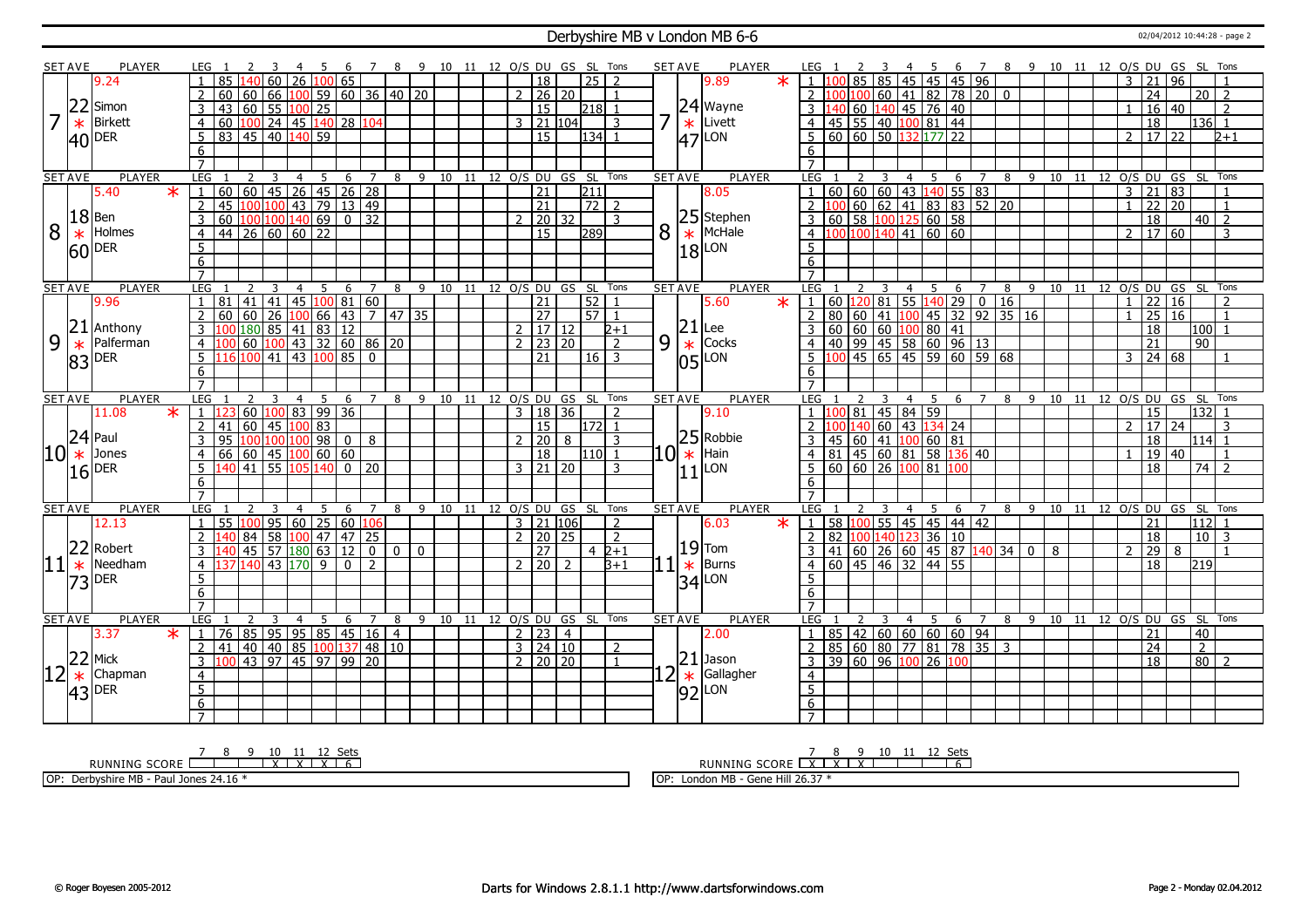# Derbyshire MB

## London MB

| PLAYER            | W/L |    | . IwonIlost | AVE         | <b>TAVE</b> | <b>POINTS DARTS TON FON+180 TONS PLAYER</b> |                  |    |      |   |                       |    | W/L WON LOST | AVE         | <b>TAVE</b>    | <b>IPOINTS</b> | DARTS TON TON+ 180 TONS |    |      |         |
|-------------------|-----|----|-------------|-------------|-------------|---------------------------------------------|------------------|----|------|---|-----------------------|----|--------------|-------------|----------------|----------------|-------------------------|----|------|---------|
| Daniel Thomas     |     |    |             | .28         | 8.86        | 2320                                        | 109 l            |    |      |   | 8+0   Matt Winzar     |    |              | 21.68       | 6.20           | 2428           | L12                     |    |      | $5 + 0$ |
| Peter Henstock    |     |    |             | 20.22       | 9.05        | 2002                                        | 99               |    |      |   | 8+0 Henry Keet Jnr    |    |              | 19.31       | $^{\prime}.80$ | 1912           | 99                      |    |      | $7 + 0$ |
| Jim Beardmore     |     |    |             | 20.68       | 5.82        | 2337                                        | 113 <sub>l</sub> |    |      |   | 5+0   Paul Killington |    |              | 22.04       | 8.51           | 2469           | 112                     |    |      | $7 + 0$ |
| Ian Hannah        |     |    |             | .20         | 2.80        | 2374                                        | 112              |    |      |   | $2+1$ Rob Edwards     |    |              | 22.19       | 8.80           | 2463           | 111                     |    |      | $8 + 0$ |
| Paul Bettney      |     |    |             | 23.00       | 6.00        | 1242                                        | 54               | 61 |      |   | $6+0$ Gene Hill       |    |              | 26.37       | 0.60           | 1503           | 57                      |    |      | $6 + 0$ |
| Raymond Sallis    |     |    |             | 19.03       | 4.52        | 1903                                        | 100 <sub>l</sub> |    |      |   | $4+0$ Jimmy Foster    |    |              | 19.10       | 4.53           | 1929           | 101                     |    |      | $4 + 0$ |
| Simon Birkett     |     |    |             | 22.40       | 9.24        | 2128                                        | 95               |    |      |   | 8+0 Wayne Livett      |    |              | 24.47 11.66 |                | 2349           | 96                      |    |      | $8 + 1$ |
| <b>Ben Holmes</b> |     |    |             | 18.60       | 5.40        | 1432                                        | 77               |    |      |   | 5+0 Stephen McHale    |    |              | 25.18       | 8.05           | 1964           | 78                      |    |      | $7 + 0$ |
| Anthony Palferman |     |    |             | 21.83       | 9.96        | 2380                                        | 109 l            | 8  |      |   | 9+1 Lee Cocks         |    |              | 21.05       | 5.60           | 2315           | ا 10                    |    |      | $5 + 0$ |
| Paul Jones        |     |    |             | 24.16 11.08 |             | 2223                                        | 92               | 8  |      |   | 10+0 Robbie Hain      |    |              | 25.11       | 9.10           | 2185           | 87                      |    |      | $8 + 0$ |
| Robert Needham    |     |    |             |             | 22.73 12.13 | 20001                                       | 88               |    |      |   | 9+2   Tom Burns       |    |              | 19.34       | 6.03           | 1663           | 86                      |    |      | $5 + 0$ |
| Mick Chapman      |     |    |             | 22.43       | 3.37        | 1503                                        | 67               |    |      |   | 3+0 Jason Gallagher   |    |              | 21.92       | 2.00           | 1381           | 63                      |    |      | $2 + 0$ |
| <b>TOTALS</b>     |     | 27 | 25          | 21.38       |             | 23844                                       | 1115 l           | 61 | 13 I | 3 | l77+4lTOTALS          | 25 |              | 22.09       |                | 24561          | 1112                    | 48 | 24 l | $ 72+1$ |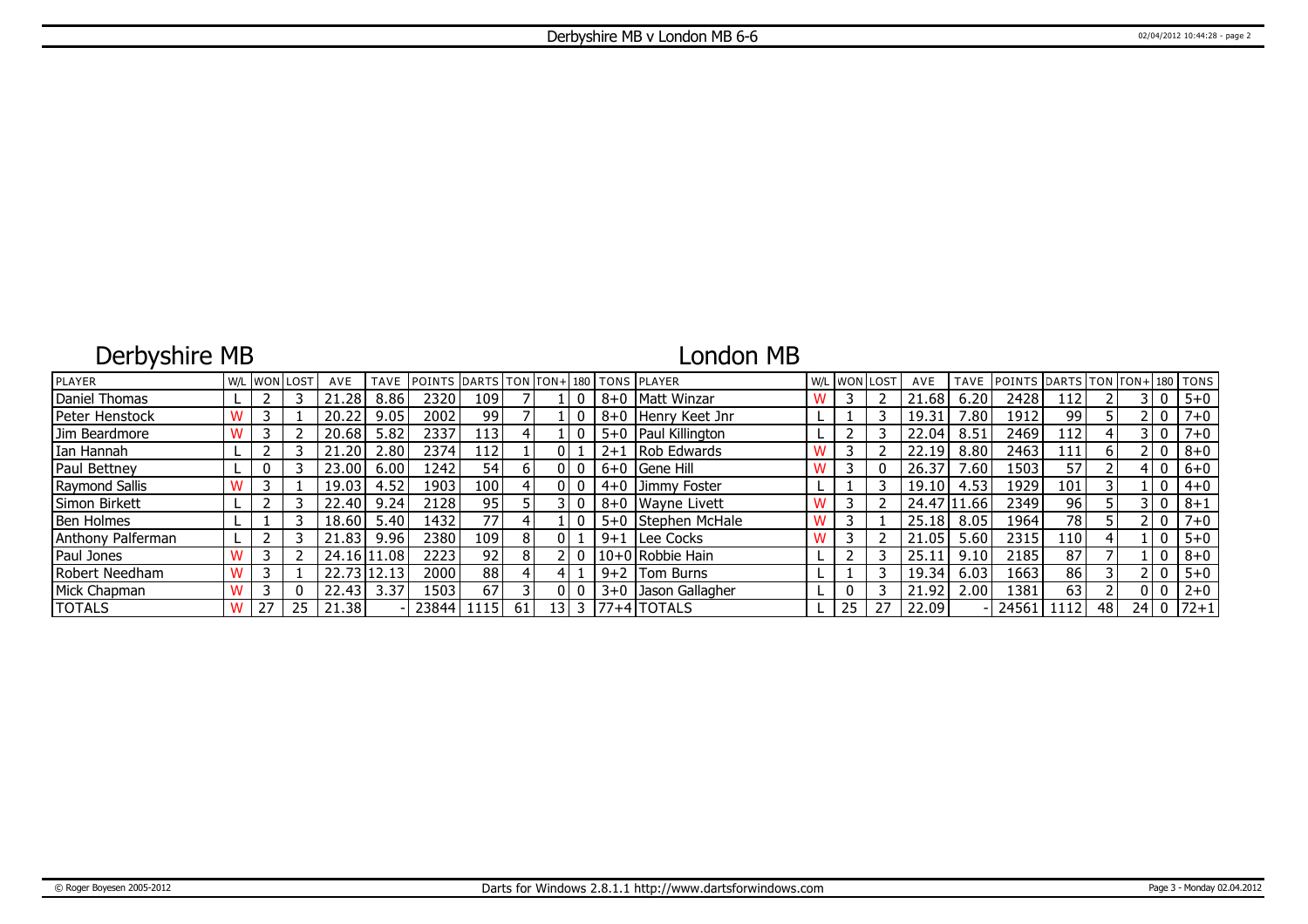#### Derbyshire WB v London WB 4-2 02/04/2012 10:44:08 - page 1

|                | SET AVE        | <b>PLAYER</b> |                   |                     |                                                           |                                |                |   |                                           | 7              | - 8                                | $^{9}$ |       |    |             |                                   | 10 11 12 O/S DU GS SL Tons   |                      |                |   | SET AVE               | PLAYER           | LEG              |                       |    |                |                 | - 5              | 6                                                                  | $\overline{7}$ | - 8                 |      |                                                                                        |                |              |                   |                                  | 10 11 12 0/S DU GS SL Tons                                                                  |                |
|----------------|----------------|---------------|-------------------|---------------------|-----------------------------------------------------------|--------------------------------|----------------|---|-------------------------------------------|----------------|------------------------------------|--------|-------|----|-------------|-----------------------------------|------------------------------|----------------------|----------------|---|-----------------------|------------------|------------------|-----------------------|----|----------------|-----------------|------------------|--------------------------------------------------------------------|----------------|---------------------|------|----------------------------------------------------------------------------------------|----------------|--------------|-------------------|----------------------------------|---------------------------------------------------------------------------------------------|----------------|
|                |                | 4.00          |                   |                     |                                                           |                                |                |   | 62  100  41  40  40  28  18               |                |                                    |        |       |    |             | $1 \mid 31 \mid 18$               |                              |                      | $\mathcal{P}$  |   |                       | 2.74             |                  |                       | 60 |                |                 |                  | $\frac{1}{43}$ 60 174 29 26 48 0                                   |                |                     |      | 20                                                                                     | 10             |              | 33                |                                  |                                                                                             | $10 1+1$       |
|                |                |               |                   | $\overline{2}$      | 81                                                        | $100$ 22                       |                |   | 41 70 41 28 48 35 35                      |                |                                    |        |       |    |             | $2 \mid 29 \mid 35$               |                              |                      | $\mathbf{1}$   |   |                       |                  | 2                | $\overline{22}$       |    |                |                 |                  | $52$ 45 60 52 60 7 45 17                                           |                |                     |      |                                                                                        |                |              | $\overline{27}$   |                                  | $\overline{141}$                                                                            |                |
|                |                | $16$ Michelle |                   |                     | 45                                                        | $\sqrt{43/45}$                 |                |   | 25 64 43 100 60 40 36                     |                |                                    |        |       |    |             | $3 \overline{)30} \overline{)36}$ |                              |                      |                |   |                       | $ 13 $ Lynda     |                  |                       |    |                |                 | $60$ 22 38 30 26 |                                                                    |                | $50$ 25 22 26       |      |                                                                                        |                |              | $\overline{30}$   |                                  | 102                                                                                         |                |
|                |                | Phillips      |                   | 3                   |                                                           |                                |                |   |                                           |                |                                    |        |       |    |             |                                   |                              |                      |                |   |                       |                  | $\overline{3}$   |                       |    |                |                 |                  |                                                                    |                |                     |      | 100                                                                                    |                |              |                   |                                  |                                                                                             |                |
|                | $\ast$         |               |                   | $\overline{4}$      |                                                           |                                |                |   |                                           |                |                                    |        |       |    |             |                                   |                              |                      |                |   |                       | $\star$ Biondini | $\overline{4}$   |                       |    |                |                 |                  |                                                                    |                |                     |      |                                                                                        |                |              |                   |                                  |                                                                                             |                |
|                |                | 70 DER        |                   | $\overline{5}$      |                                                           |                                |                |   |                                           |                |                                    |        |       |    |             |                                   |                              |                      |                |   | $ 89 $ LON            |                  | $\overline{5}$   |                       |    |                |                 |                  |                                                                    |                |                     |      |                                                                                        |                |              |                   |                                  |                                                                                             |                |
|                |                |               |                   | 6                   |                                                           |                                |                |   |                                           |                |                                    |        |       |    |             |                                   |                              |                      |                |   |                       |                  | 6                |                       |    |                |                 |                  |                                                                    |                |                     |      |                                                                                        |                |              |                   |                                  |                                                                                             |                |
|                |                |               |                   | $\overline{7}$      |                                                           |                                |                |   |                                           |                |                                    |        |       |    |             |                                   |                              |                      |                |   |                       |                  |                  |                       |    |                |                 |                  |                                                                    |                |                     |      |                                                                                        |                |              |                   |                                  |                                                                                             |                |
|                | <b>SET AVE</b> | <b>PLAYER</b> |                   | <b>LEG</b>          | 2                                                         | 3                              | $\overline{4}$ |   | 5                                         |                | 6 7 8 9 10 11 12 0/S DU GS SL Tons |        |       |    |             |                                   |                              |                      |                |   | <b>SET AVE</b>        | PLAYER           | LEG              |                       | 2  | $\overline{3}$ | $\overline{4}$  | $-5$             |                                                                    |                |                     |      |                                                                                        |                |              |                   |                                  | 6 7 8 9 10 11 12 0/S DU GS SL Tons                                                          |                |
|                |                | 3.00          | $\overline{\ast}$ |                     | 41 60 55 45 41 45 100 94                                  |                                |                |   |                                           |                |                                    |        |       |    |             | $\overline{24}$                   |                              | $\overline{20}$      |                |   |                       | 7.20             |                  |                       | 85 |                |                 |                  | $\vert$ 29 $\vert$ 100 $\vert$ 60 $\vert$ 26 $\vert$ 41 $\vert$ 60 |                |                     |      |                                                                                        |                |              |                   | $2 \mid 23 \mid 60$              |                                                                                             |                |
|                |                |               |                   | $\overline{2}$      | 60                                                        | $100$ 45                       |                |   | 41 21 39 60 77 58                         |                |                                    |        |       |    |             | $2 \ 26 \ 58$                     |                              |                      |                |   |                       |                  |                  | 60                    |    |                |                 |                  |                                                                    |                |                     |      | 43 45 60 81 41 15 82 34<br>45 60 140 41 43 9 47 32 12 6<br>80 140 100 50 74 0 14 0 0 2 |                |              | 27                |                                  | 40                                                                                          |                |
|                | 17             | Tracey        |                   | $\overline{3}$      | 60<br> 81                                                 |                                |                |   | 45 41 11 41 65 28 39 45 29 16 3 36 16     |                |                                    |        |       |    |             |                                   |                              |                      |                |   |                       | $ 17 $ Susan     | $\overline{3}$   | 60                    |    |                |                 |                  |                                                                    |                |                     |      |                                                                                        |                |              | $\overline{33}$   |                                  | $\overline{6}$                                                                              |                |
| $\overline{2}$ | $\ast$         | Johnson       |                   | $\overline{4}$      |                                                           |                                |                |   |                                           |                |                                    |        |       |    |             | $\overline{30}$                   |                              | 20   1               |                |   | $\ast$                | Holt             | $\overline{4}$   | 41                    |    |                |                 |                  |                                                                    |                |                     |      |                                                                                        |                |              | $\overline{2}$ 32 | $\mathcal{L}$                    |                                                                                             | $\overline{2}$ |
|                | 61             | <b>DER</b>    |                   | 5                   | 30 60 45 26 100 60 45 40 55 20<br>60 36 66 85 60 85 49 60 |                                |                |   |                                           |                |                                    |        |       |    |             | $3 \mid 24 \mid 60$               |                              |                      |                |   | $ 73 $ LON            |                  | -5               |                       |    |                |                 |                  | $\vert 41 \vert 41 \vert 81 \vert 45 \vert 140 \vert 43 \vert 62$  |                |                     |      |                                                                                        |                |              | 21                |                                  |                                                                                             | $48$   1       |
|                |                |               |                   | 6                   |                                                           |                                |                |   |                                           |                |                                    |        |       |    |             |                                   |                              |                      |                |   |                       |                  | 6                |                       |    |                |                 |                  |                                                                    |                |                     |      |                                                                                        |                |              |                   |                                  |                                                                                             |                |
|                |                |               |                   | $\overline{7}$      |                                                           |                                |                |   |                                           |                |                                    |        |       |    |             |                                   |                              |                      |                |   |                       |                  | $\overline{7}$   |                       |    |                |                 |                  |                                                                    |                |                     |      |                                                                                        |                |              |                   |                                  |                                                                                             |                |
|                | <b>SET AVE</b> | <b>PLAYER</b> |                   | LEG                 |                                                           |                                | $\overline{4}$ |   | 5 6 7 8 9 10 11 12 O/S DU GS SL Tons      |                |                                    |        |       |    |             |                                   |                              |                      |                |   | <b>SET AVE</b>        | <b>PLAYER</b>    | LEG 1            |                       |    |                |                 |                  |                                                                    |                |                     |      |                                                                                        |                |              |                   |                                  | 1 2 3 4 5 6 7 8 9 10 11 12 0/5 DU GS SL TONS<br> 60 21 36 30 22 41 66 40 39 40 39 42 2 53 2 |                |
|                |                | 2.38          |                   | $\mathbf{1}$        | 85 40 30                                                  |                                |                |   | 60   45   95   25   36   0   42   3   20  |                |                                    |        |       |    |             | $\overline{51}$                   |                              | $\overline{4}$       |                |   |                       | 5.80<br>$\ast$   | $\vert 1 \vert$  |                       |    |                |                 |                  |                                                                    |                |                     |      |                                                                                        |                |              |                   |                                  |                                                                                             |                |
|                |                |               |                   | $\overline{2}$      | 60                                                        |                                |                |   | 138 30 60 45 41 36                        |                |                                    |        |       |    |             | $\overline{21}$                   |                              | $\boxed{91}$ 1       |                |   |                       |                  | $\overline{2}$   | 15                    |    |                |                 |                  |                                                                    |                |                     |      |                                                                                        |                |              |                   | $2 \mid 20 \mid 34$              |                                                                                             | 3              |
|                |                | $ 14 $ Kelly  |                   | 3                   |                                                           |                                |                |   |                                           |                |                                    |        |       |    |             | $3 \ 33 \ 34$                     |                              |                      | $\overline{1}$ |   | $ 14 $ Ged            |                  |                  | $145 \mid 81 \mid 26$ |    |                |                 |                  |                                                                    |                |                     |      |                                                                                        | $\overline{0}$ |              | 33                |                                  | 8                                                                                           | $\overline{1}$ |
| 3              | $\ast$         | Dean          |                   | $\overline{4}$      | 28                                                        |                                |                |   | $\frac{126}{126}$ 43 60 62 60 45 43 94 35 |                |                                    |        |       |    |             | 30                                |                              | 5                    |                | 3 | $\ast$                | Carney           | $\overline{4}$   | $\overline{36}$       |    |                |                 |                  |                                                                    |                |                     |      |                                                                                        |                |              |                   | $3 \mid 30 \mid 32$              |                                                                                             |                |
|                |                |               |                   | 5                   |                                                           |                                |                |   |                                           |                |                                    |        |       |    |             |                                   |                              |                      |                |   |                       |                  | -5               |                       |    |                |                 |                  |                                                                    |                |                     |      |                                                                                        |                |              |                   |                                  |                                                                                             |                |
|                |                | $10$ DER      |                   | 6                   |                                                           |                                |                |   |                                           |                |                                    |        |       |    |             |                                   |                              |                      |                |   | $ 68 $ LON            |                  | 6                |                       |    |                |                 |                  |                                                                    |                |                     |      |                                                                                        |                |              |                   |                                  |                                                                                             |                |
|                |                |               |                   |                     |                                                           |                                |                |   |                                           |                |                                    |        |       |    |             |                                   |                              |                      |                |   |                       |                  |                  |                       |    |                |                 |                  |                                                                    |                |                     |      |                                                                                        |                |              |                   |                                  |                                                                                             |                |
| <b>SET AVE</b> |                |               |                   |                     |                                                           |                                |                |   |                                           |                |                                    |        |       |    |             |                                   |                              |                      |                |   |                       |                  |                  |                       |    |                |                 |                  |                                                                    |                |                     |      |                                                                                        |                |              |                   |                                  | 12 O/S DU GS SL Tons                                                                        |                |
|                |                |               |                   |                     |                                                           |                                |                |   |                                           |                |                                    |        |       |    |             |                                   |                              |                      |                |   |                       |                  |                  |                       |    |                |                 |                  |                                                                    |                |                     |      |                                                                                        |                |              |                   |                                  |                                                                                             |                |
|                |                | <b>PLAYER</b> |                   | <b>LEG</b>          |                                                           |                                | 4              |   | 6                                         | 7              | 8                                  | 9      | 10 11 |    |             |                                   |                              | 12 O/S DU GS SL Tons |                |   | <b>SET AVE</b>        | <b>PLAYER</b>    | LEG              |                       |    |                | 4               | 5                | 6 <sup>7</sup>                                                     | 7              | 8                   | 9    | 10                                                                                     | 11             |              |                   |                                  |                                                                                             |                |
|                |                | 2.40          | $\ast$            | $\mathbf{1}$        | 30 100 94                                                 |                                |                |   |                                           |                |                                    |        |       |    |             | $1 \ 25 \ 40$                     |                              |                      |                |   |                       | 4.80             |                  |                       |    |                |                 |                  |                                                                    |                |                     |      |                                                                                        |                |              | $\overline{24}$   |                                  | 57                                                                                          |                |
|                |                |               |                   | $\overline{2}$      | 22                                                        |                                |                |   |                                           |                |                                    |        |       |    |             | $3 \mid 33 \mid 24$               |                              |                      |                |   |                       |                  | $\overline{2}$   |                       |    |                |                 |                  |                                                                    |                |                     |      |                                                                                        |                |              | 33                |                                  | 76                                                                                          |                |
|                |                | $ 15 $ Louise |                   | 3                   | $\overline{26}$                                           |                                |                |   |                                           |                |                                    |        |       |    |             | $\overline{30}$                   |                              | 141                  |                |   | $ 16 $ Kelly          |                  | 3                |                       |    |                |                 |                  |                                                                    |                |                     |      |                                                                                        |                |              |                   | $3 \overline{)30 \overline{)40}$ |                                                                                             |                |
| $\overline{4}$ | $\ast$         | Rawson        |                   | $\overline{4}$      | 41                                                        |                                |                |   |                                           |                |                                    |        |       |    |             | $\overline{21}$                   |                              | $ 27\rangle$         |                |   |                       | $4 \times$ Bobby | $\overline{4}$   |                       |    |                |                 |                  |                                                                    |                |                     |      |                                                                                        |                |              | $1 \overline{22}$ | 8                                |                                                                                             | $2+1$          |
|                | 67             | <b>DER</b>    |                   | 5 <sup>5</sup>      | 45                                                        | $\frac{1}{140}$ $\frac{1}{43}$ |                |   |                                           |                |                                    |        |       |    |             | $\overline{33}$                   |                              | 1112                 |                |   |                       |                  | - 5              |                       |    |                |                 |                  |                                                                    |                |                     |      |                                                                                        |                |              | $2 \mid 32$       | 8                                |                                                                                             |                |
|                |                |               |                   | $\overline{6}$      |                                                           |                                |                |   |                                           |                |                                    |        |       |    |             |                                   |                              |                      |                |   | $ 82 $ <sub>LON</sub> |                  | 6                |                       |    |                |                 |                  |                                                                    |                |                     |      |                                                                                        |                |              |                   |                                  |                                                                                             |                |
|                |                |               |                   | $\overline{7}$      |                                                           |                                |                |   |                                           |                |                                    |        |       |    |             |                                   |                              |                      |                |   |                       |                  | $\overline{7}$   |                       |    |                |                 |                  |                                                                    |                |                     |      |                                                                                        |                |              |                   |                                  |                                                                                             |                |
|                | <b>SET AVE</b> | PLAYER        |                   | <b>LEG</b>          |                                                           | 3                              |                | 5 | -6                                        | $\overline{7}$ | 8                                  |        |       |    |             |                                   | 9 10 11 12 O/S DU GS SL Tons |                      |                |   | <b>SET AVE</b>        | <b>PLAYER</b>    | LEG 1            |                       |    | 3              | $\overline{4}$  | 5                | 6                                                                  | $\overline{7}$ | 8                   | $-9$ |                                                                                        |                |              |                   |                                  | 10 11 12 0/S DU GS SL Tons                                                                  |                |
|                |                | 1.33          |                   | $\mathbf{1}$        | 85<br>41                                                  | 45                             | 81             |   | 11   60   11   43   32   32   60          |                |                                    |        |       |    |             | $3 \mid 33 \mid 60$               |                              |                      |                |   |                       | 1.00<br>$\star$  | $\mathbf{1}$     | 22                    | 79 |                | $60 \ 41$       | 17               | 41                                                                 |                | 24   41   26        |      | 41                                                                                     | 89             |              | 33                |                                  | $\overline{20}$                                                                             |                |
|                |                |               |                   | $2^{\circ}$         | 60<br>  43                                                | 26                             | 43             |   | $26$   17   25   33   38   65             |                |                                    |        |       |    |             | 30                                |                              | 125                  |                |   |                       |                  | <sup>2</sup>     | 28 41                 |    |                | $\overline{26}$ | 36               | 45                                                                 |                | 41 95 49 40         |      |                                                                                        |                |              |                   | $1 \mid 28 \mid 40$              |                                                                                             |                |
|                |                | 13 Nicola     |                   | 3                   |                                                           | 26   21                        |                |   | 45   26   57   79   41   133              |                |                                    |        |       |    | 0 16 16 1   | 35 16                             |                              |                      |                |   | $ 13 $ Tina           |                  |                  | 24                    |    |                |                 |                  | 40 81 55 85 36 41 85 46                                            |                |                     |      | $\overline{0}$                                                                         | $\overline{0}$ | $\mathbf{0}$ | 36                |                                  | 8                                                                                           |                |
| 5              | $\ast$         | Fletcher      |                   | 4                   | 24                                                        | 45   29                        | 57             |   | 29 7 79 57 13 84                          |                |                                    |        |       |    | $0 \mid 12$ | 54                                |                              | 12                   |                | 5 | $\ast$                | Hamilton         | $\overline{4}$   |                       |    |                |                 |                  |                                                                    |                |                     |      | 40 39 26 56                                                                            | $\overline{0}$ | 34           | $2 \mid 53 \mid$  | $\overline{2}$                   |                                                                                             |                |
|                |                | DER           |                   | 5                   | 45 83 63 17 43 57 55 84 15 39                             |                                |                |   |                                           |                |                                    |        |       |    |             | $3 \mid 30 \mid 39$               |                              |                      |                |   |                       |                  | -5               |                       |    |                |                 |                  | 81 45 60 30 64 66 45 27 29 22                                      |                |                     |      |                                                                                        |                |              | $\overline{30}$   |                                  | $\overline{32}$                                                                             |                |
|                | lN1            |               |                   | 6                   |                                                           |                                |                |   |                                           |                |                                    |        |       |    |             |                                   |                              |                      |                |   | $ 58 $ LON            |                  | 6                |                       |    |                |                 |                  |                                                                    |                |                     |      |                                                                                        |                |              |                   |                                  |                                                                                             |                |
|                |                |               |                   |                     |                                                           |                                |                |   |                                           |                |                                    |        |       |    |             |                                   |                              |                      |                |   |                       |                  | $\overline{7}$   |                       |    |                |                 |                  |                                                                    |                |                     |      |                                                                                        |                |              |                   |                                  |                                                                                             |                |
|                | <b>SET AVE</b> | <b>PLAYER</b> |                   | <b>LEG</b>          |                                                           |                                |                |   | 6                                         | $7^{\circ}$    | 8                                  | 9      | 10    | 11 |             |                                   | 12 O/S DU GS SL Tons         |                      |                |   | <b>SET AVE</b>        | <b>PLAYER</b>    | LEG <sub>1</sub> |                       |    |                |                 | 5                | 6                                                                  | $7^{\circ}$    | 8                   | 9    | 10                                                                                     |                |              |                   |                                  | 11 12 0/S DU GS SL Tons                                                                     |                |
|                |                | 1.00          | $\ast$            | $\mathbf{1}$        | 37                                                        | 90  41                         |                |   | $90   95   92   24   0   28   2   0   2$  |                |                                    |        |       |    |             | $1 \mid 34 \mid 2$                |                              |                      |                |   |                       | 3.40             | $\overline{1}$   | 45                    |    |                | $100$ 28 11     |                  |                                                                    |                |                     |      | 39   41   41   60   41   47   16                                                       |                |              | 33                |                                  | 32                                                                                          |                |
|                |                |               |                   | $\overline{2}$      | 85                                                        | 85   30                        |                |   |                                           |                |                                    |        |       |    |             | $3 \mid 30 \mid 24$               |                              |                      |                |   |                       |                  | $\overline{2}$   | 45                    |    |                |                 |                  | 41 26 41 100 45 140                                                |                | $16 \overline{)35}$ |      | $\overline{0}$                                                                         |                |              | 30                |                                  | 12                                                                                          | $\overline{z}$ |
|                |                | $16$ Jackie   |                   | 3                   | $60 \ 81 \ 41 \ 100 \ 70 \ 26 \ 24 \ 39 \ 60$             |                                |                |   | 45 60 11 45 43 73 24                      |                |                                    |        |       |    |             | $3 \mid 27 \mid 60$               |                              |                      | -1             |   | $ 15 $ Dee            |                  | $\overline{3}$   |                       |    |                |                 |                  | 45 51 41 30 43 43 45 60                                            |                |                     |      |                                                                                        |                |              | $\sqrt{24}$       |                                  | $\overline{143}$                                                                            |                |
|                |                | Sweet         |                   |                     |                                                           |                                |                |   |                                           |                |                                    |        |       |    |             |                                   |                              |                      |                |   |                       | Belcher          |                  |                       |    |                |                 |                  |                                                                    |                |                     |      |                                                                                        |                |              |                   |                                  |                                                                                             |                |
| 6              | $\ast$         |               |                   | $\overline{4}$      |                                                           |                                |                |   |                                           |                |                                    |        |       |    |             |                                   |                              |                      |                | 6 | $\ast$                |                  | $\overline{4}$   |                       |    |                |                 |                  |                                                                    |                |                     |      |                                                                                        |                |              |                   |                                  |                                                                                             |                |
|                |                | $52$ DER      |                   | $\overline{5}$      |                                                           |                                |                |   |                                           |                |                                    |        |       |    |             |                                   |                              |                      |                |   | $ 13 $ LON            |                  |                  |                       |    |                |                 |                  |                                                                    |                |                     |      |                                                                                        |                |              |                   |                                  |                                                                                             |                |
|                |                |               |                   | 6<br>$\overline{7}$ |                                                           |                                |                |   |                                           |                |                                    |        |       |    |             |                                   |                              |                      |                |   |                       |                  | $\frac{5}{6}$    |                       |    |                |                 |                  |                                                                    |                |                     |      |                                                                                        |                |              |                   |                                  |                                                                                             |                |

RUNNING SCORE <u>| X | X | X | X | X | 4</u><br>RUNNING SCORE <u>| X | X | T | X | X | 4</u>

OP: Derbyshire WB - Tracey Johnson 17.61 \*

OP: London WB - Kelly Bobby 16.82 \*